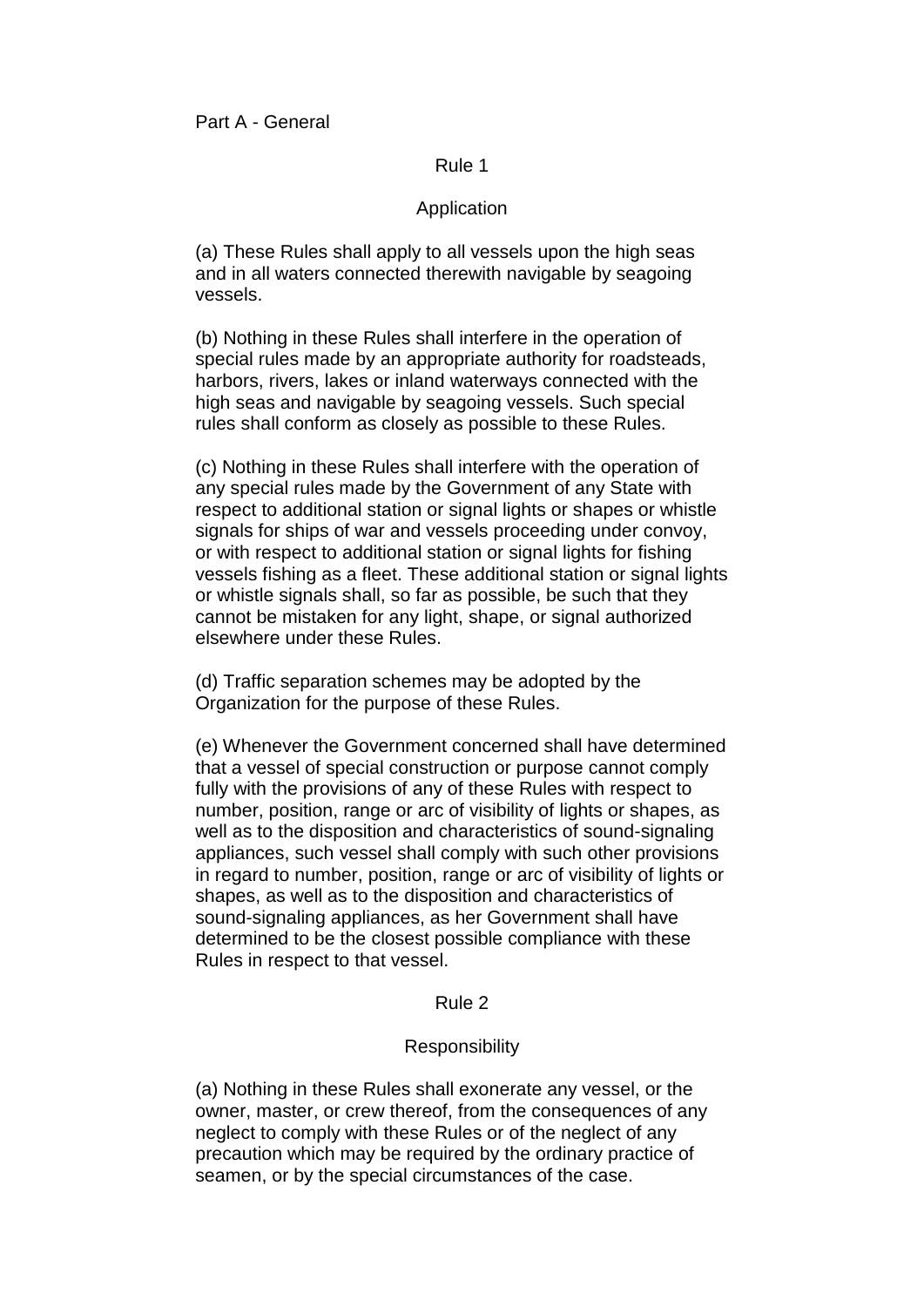(b) In construing and complying with these Rules due regard shall be had to all dangers of navigation and collision and to any special circumstances, including the limitations of the vessels involved, which may make a departure from these Rules necessary to avoid immediate danger.

### Rule 3

### General Definitions

For the purpose of these Rules, except where the context otherwise requires:

(a) The word "vessel" includes every description of watercraft, including non-displacement craft and seaplanes, used or capable of being used as a means of transportation on water.

(b) The term "power driven vessel" means any vessel propelled by machinery.

(c) The term "sailing vessel" means any vessel under sail provided that propelling machinery, if fitted, is not being used.

(d) The term "vessel engaged in fishing" means any vessel fishing with nets, lines, trawls, or other fishing apparatus which restrict maneuverability, but does not include a vessel fishing with trolling lines or other fishing apparatus which do not restrict manageability.

(e) The term "seaplane" includes any aircraft designed to maneuver on the water.

(f) The term "vessel not under command" means a vessel which through some exceptional circumstance is unable to maneuver as required by these Rules and is therefore unable to keep out of the way of another vessel.

(g) The term "vessel restricted in her ability to maneuver" means a vessel which from the nature of her work is restricted in her ability to maneuver as required by these Rules and is therefore unable to keep out of the way of another vessel.

The term "vessel restricted in her ability to maneuver" shall include but not be limited to:

> (i) A vessel engaged in laying, servicing, or picking up a navigational mark, submarine cable or pipeline;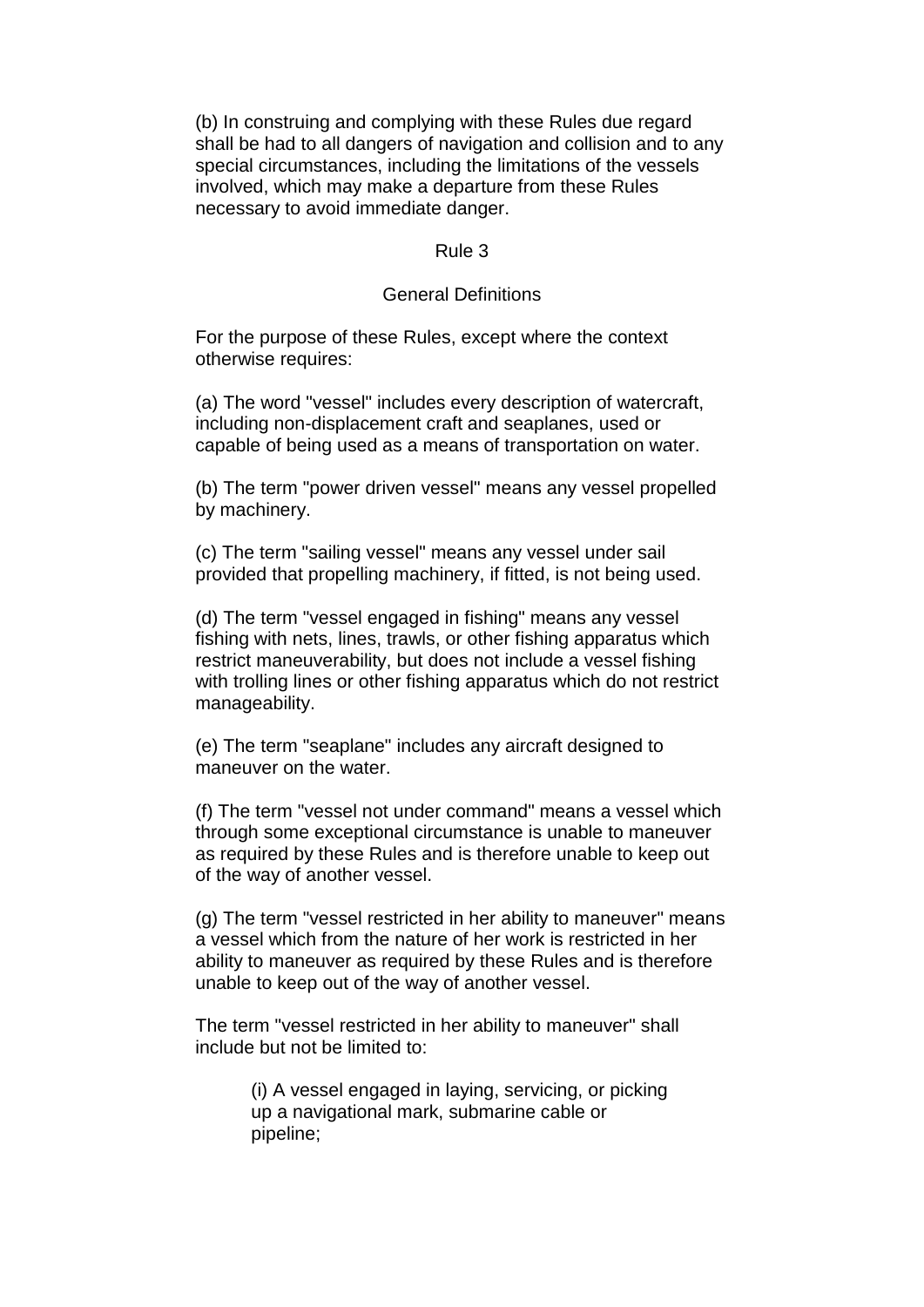(ii) A vessel engaged in dredging, surveying or underwater operations;

(iii) A vessel engaged in replenishment or transferring persons, provisions or cargo while underway;

(iv) A vessel engaged in the launching or recovery of aircraft;

(v) A vessel engaged in mineclearance operations;

(vi) A vessel engaged in a towing operation such as severely restricts the towing vessel and her tow in their ability to deviate from their course.

(h) The term "vessel constrained by her draft" means a power driven vessel which because of her draft in relation to the available depth and width of navigable water is severely restricted in her ability to deviate from the course she is following.

(i) The word "underway" means a vessel is not at anchor, or made fast to the shore, or aground.

(j) The words "length" and "breadth" of a vessel mean her length overall and greatest breadth.

(k) Vessels shall be deemed to be in sight of one another only when one can be observed visually from the other.

(l) The term "restricted visibility" means any condition in which visibility is restricted by fog, mist, falling snow, heavy rainstorms, sandstorms and any other similar causes.

Part B - Steering and Sailing Rules

Section I - Conduct of Vessels in any Condition of Visibility

# Rule 4

# Application

Rules in this section apply to any condition of visibility.

Rule 5

Look-out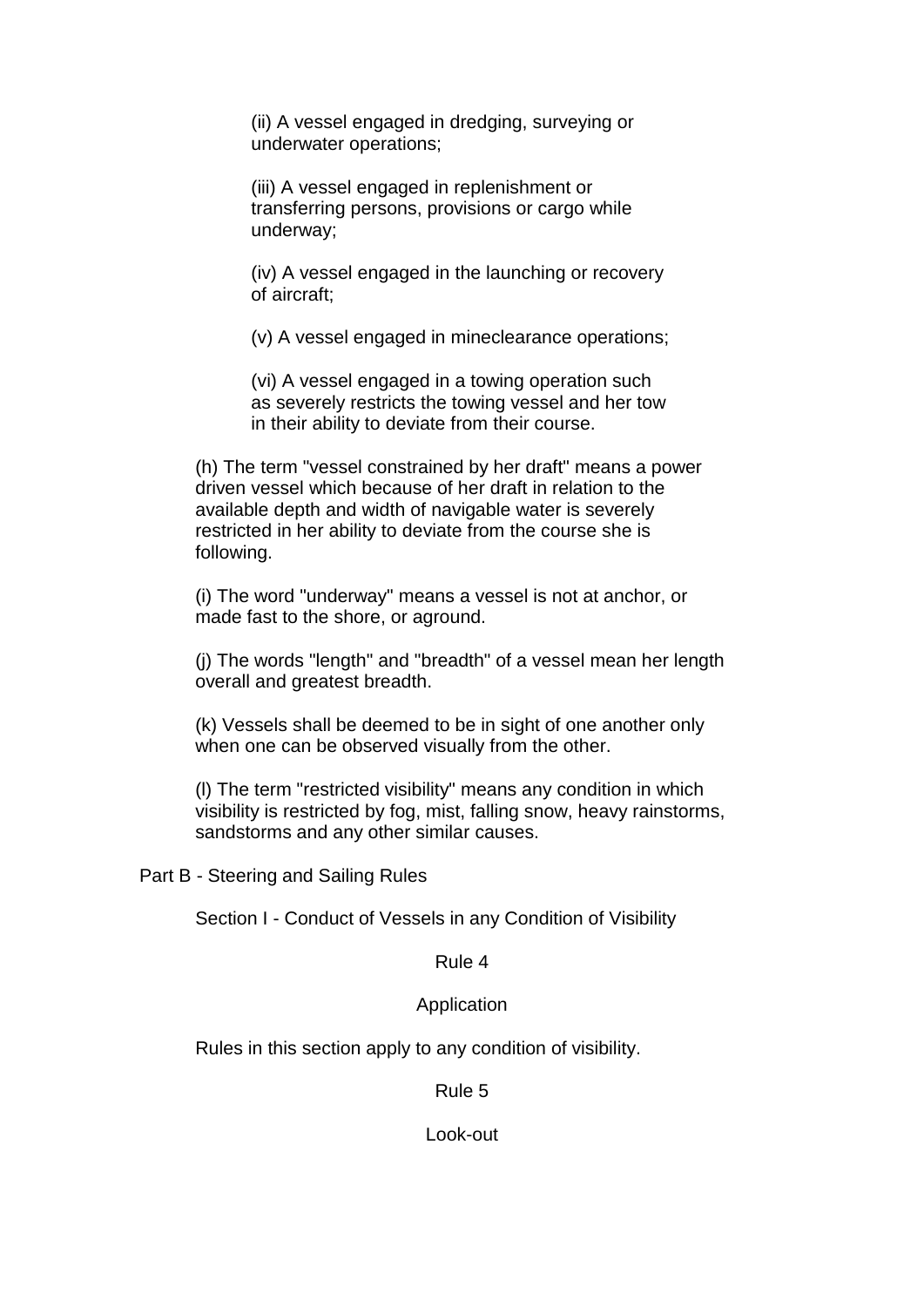Every vessel shall at all times maintain a proper look-out by sight as well as by hearing as well as by all available means appropriate in the prevailing circumstances and conditions so as to make a full appraisal of the situation and of the risk of collision.

# Rule 6

#### Safe Speed

Every vessel shall at all times proceed at a safe speed so that she can take proper and effective action to avoid collision and be stopped within a distance appropriate to the prevailing circumstances and conditions.

In determining a safe speed the following factors shall be among those taken into account:

(a) By all vessels:

(i) The state of visibility;

(ii) The traffic density including concentrations of fishing vessels or any other vessels;

(iii) The manageability of the vessel with special reference to stopping distance and turning ability in the prevailing conditions;

(iv) At night the presence of background light such as from shore lights or from back scatter from her own lights;

(v) The state of wind, sea and current, and the proximity of navigational hazards;

(vi) The draft in relation to the available depth of water.

(b) Additionally, by vessels with operational radar:

(i) The characteristics, efficiency and limitations of the radar equipment;

(ii) Any constrains imposed by the radar range scale in use;

(iii) The effect on radar detection of the sea state, weather and other sources of interference;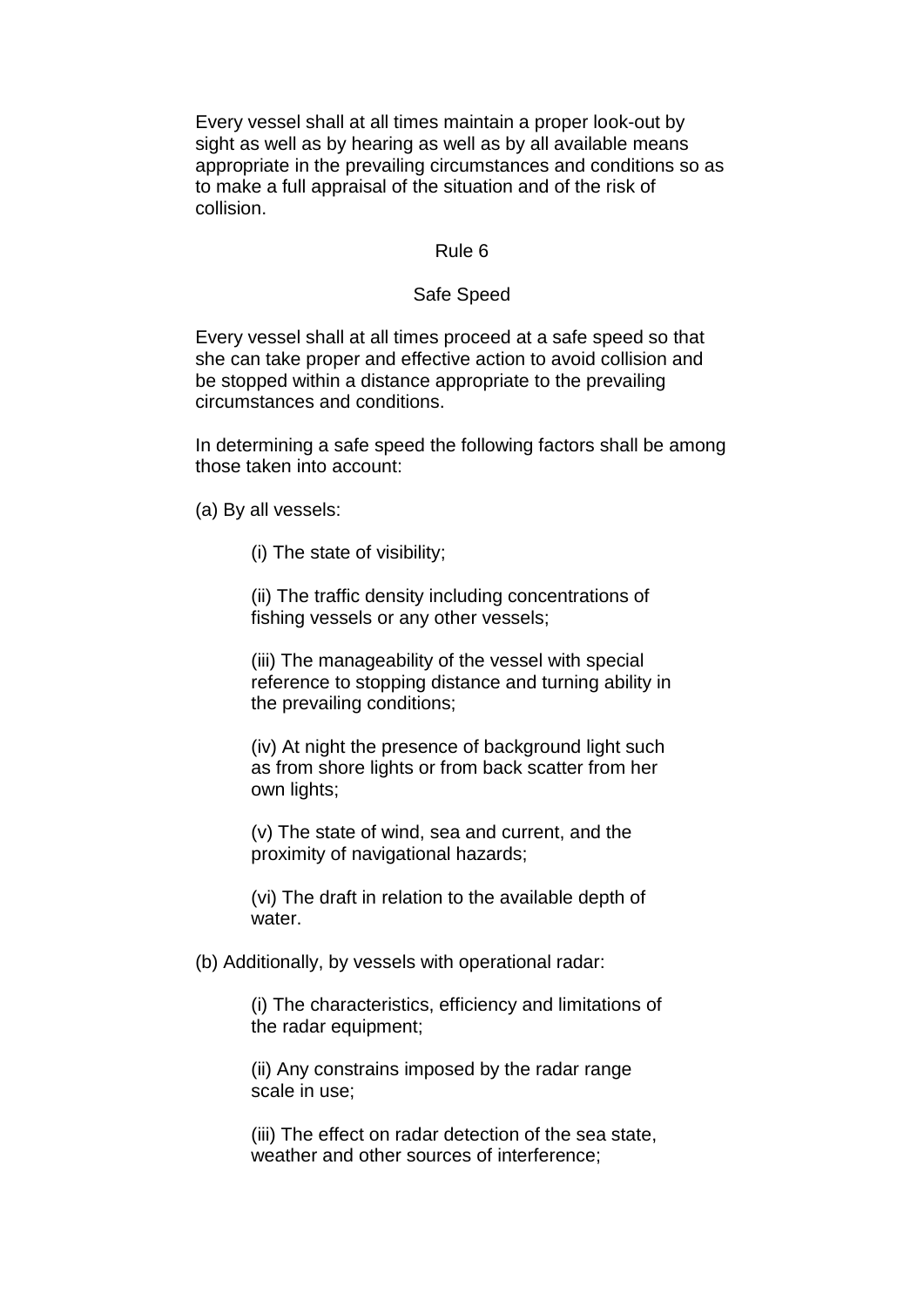(iv) The possibility that small vessels, ice and other floating objects may not be detected by radar at an adequate range;

(v) The number location and movement of vessels detected by radar;

(vi) The more exact assessment of the visibility that may be possible when radar is used to determine the range of vessels or other objects in the vicinity.

# Rule 7

## Risk of Collision

(a) Every vessel shall use all available means appropriate to the prevailing circumstances and conditions to determine if risk of collision exists. If there is any doubt such risk shall be deemed to exist.

(b) Proper use shall be made of radar equipment if fitted and operational, including long-range scanning to obtain early warning of risk of collision and radar plotting or equivalent systematic observation of detected objects.

(c) Assumptions shall not be made on the basis of scanty information, especially scanty radar information.

(d) In determining if risk of collision exists the following considerations shall be among those taken into account:

> (i) Such risk shall be deemed to exist if the compass bearing of an approaching vessel does not appreciably change;

(ii) Such risk may sometimes exist even when an appreciable bearing change is evident, particularly when approaching a very large vessel or a tow or when approaching a vessel at close range.

#### Rule 8

### Action to Avoid Collision

(a)Any action taken to avoid collision shall, if the circumstances of the case admit, be positive, made in ample time and with due regard to the observance of good seamanship.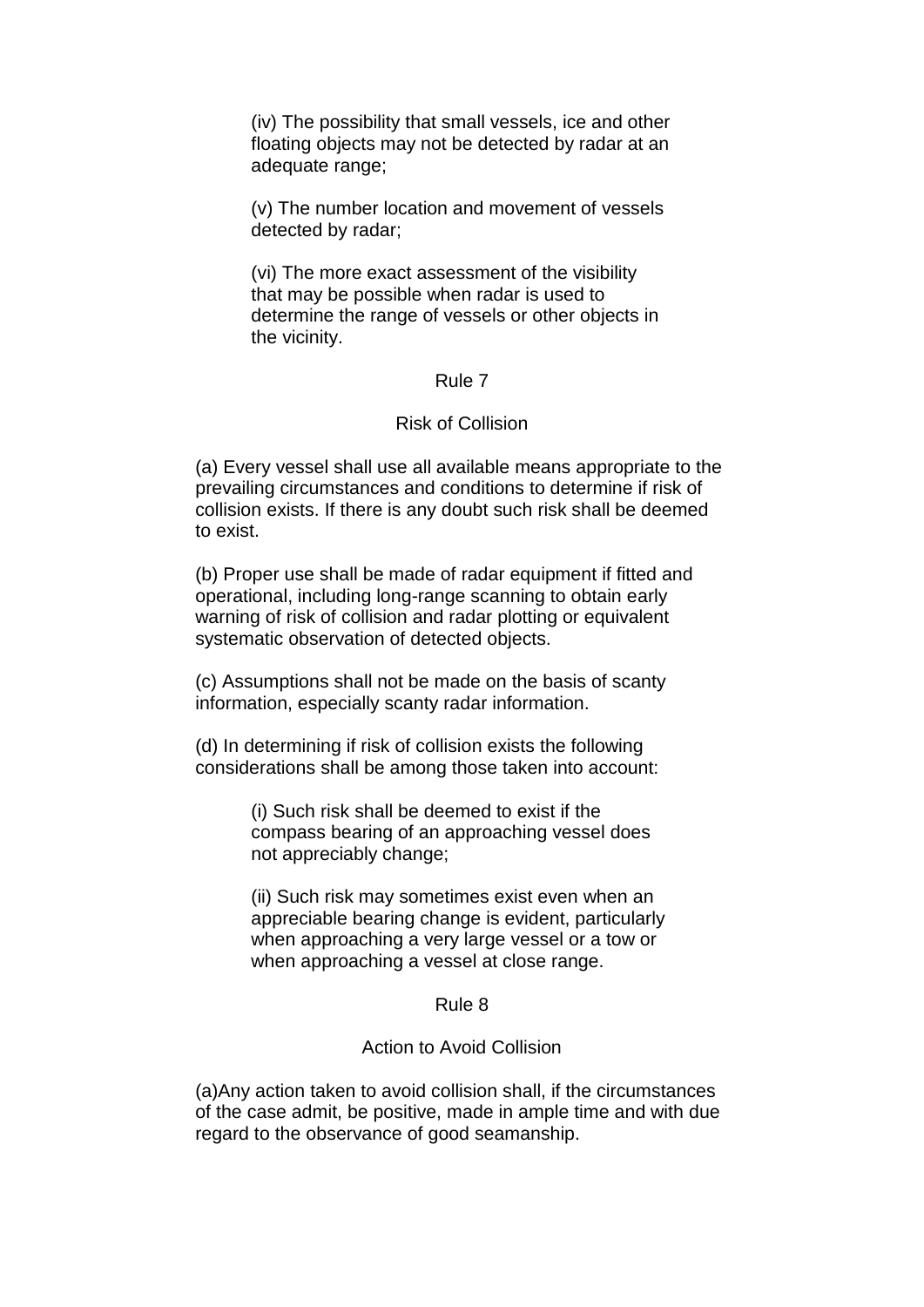(b) Any alteration of course and/or speed to avoid collision shall, if the circumstances of the case admit be large enough to be readily apparent to another vessel observing visually or by radar;

> a succession of small alterations of course and/or speed shall be avoided.

(c) If there is sufficient sea room, alteration of course alone may be the most effective action to avoid a close-quarters situation provided that it is made in good time, is substantial and does not result in another close-quarters situation.

(d) Action taken to avoid collision with another vessel shall be such as to result in passing at a safe distance. The effectiveness of the action shall be carefully checked until the other vessel is finally past and clear.

(e) If necessary to avoid collision or allow more time to asses the situation, a vessel may slacken her speed or take all way off by stopping or reversing her means of propulsion.

(f)

(i) A vessel which, by any of these rules, is required not to impede the passage or safe passage of another vessel shall when required by the circumstances of the case, take early action to allow sufficient sea room for the safe passage of the other vessel.

(ii) A vessel required not to impede the passage or safe passage of another vessel is not relieved of this obligation if approaching the other vessel so as to involve risk of collision and shall, when taking action, have full regard to the action which may be required by the rules of this part.

(iii) A vessel the passage of which is not to be impeded remains fully obliged to comply with the rules of this part when the two vessels are approaching one another so as to involve risk of collision.

# Rule 9

## Narrow Channels

(a) A vessel proceeding along the course of a narrow channel or fairway shall keep as near to the outer limit of the channel or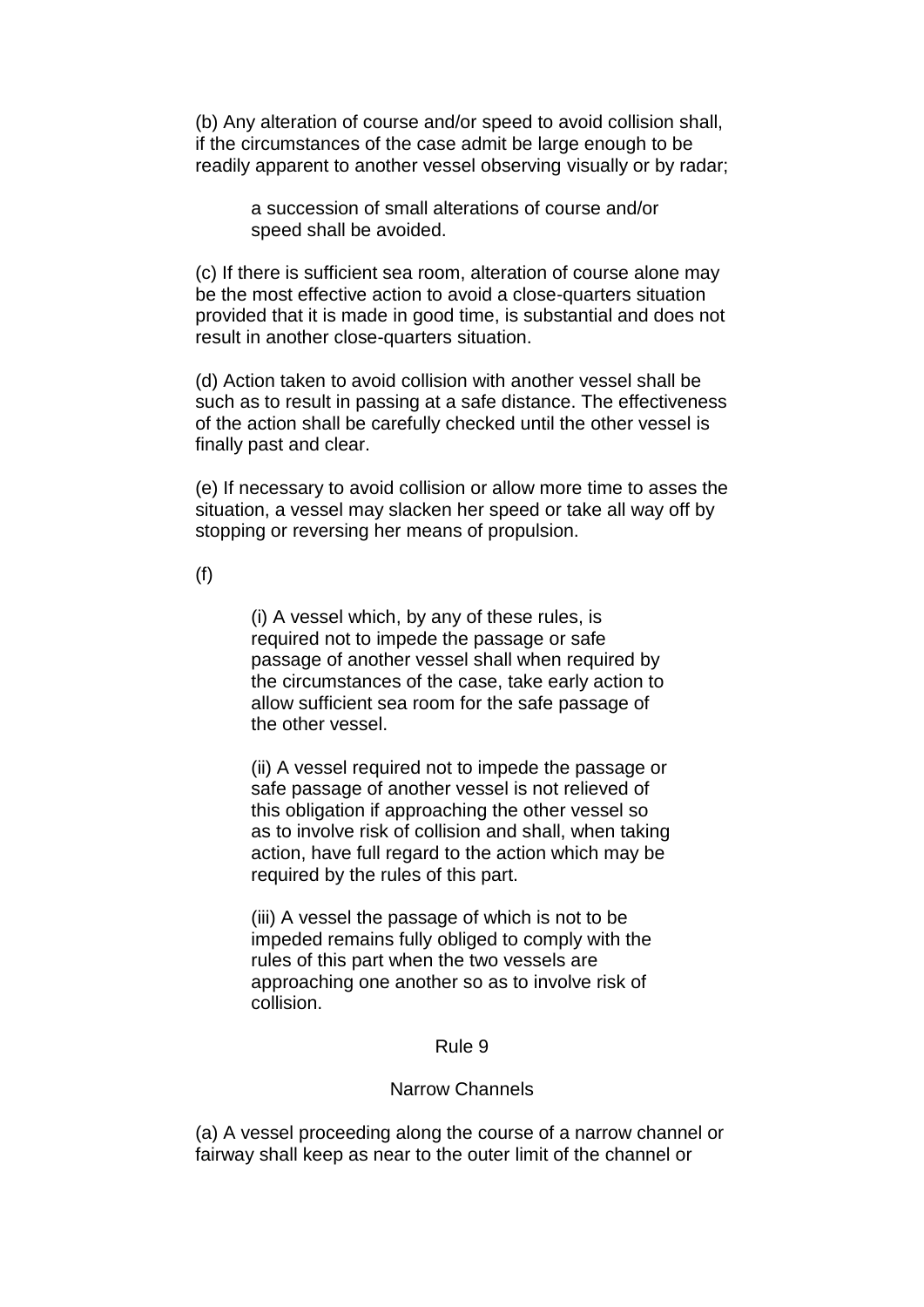fairway which lies on her starboard side as is safe and practicable.

(b) A vessel of less than 20 meters in length or a sailing vessel shall not impede the passage of a vessel which can safely navigate only within a narrow channel or fairway.

(c) A vessel engaged in fishing shall not impede the passage of any other vessel navigating within a narrow passage or fairway.

(d) A vessel shall not cross a narrow passage or fairway if such crossing impedes the passage of a vessel which can safely navigate only within such channel or fairway. The latter vessel may use the sound signal prescribed in Rule 34(d) if in doubt as to the intention of the crossing vessel.

(e)

(i) In a narrow channel or fairway when overtaking can take place only when the vessel to be overtaken has to take action to permit safe passing, the vessel intending to overtake shall indicate her intention by sounding the appropriate signal prescribed in Rule 34(c)(i). The vessel to be overtaken shall, if in agreement, sound the appropriate signal prescribed in Rule 34(c)(ii) and take steps to permit safe passing. If in doubt she may sound the signals prescribed in Rule 34(d).

(ii) This rule does not relieve the overtaking vessel of her obligation under Rule 13.

(f) A vessel nearing a bend or an area of a narrow channel or fairway where other vessels may be obscured by an intervening obstruction shall navigate with particular alertness and caution and shall sound the appropriate signal prescribed in Rule 34(e).

(g) Any vessel shall, if the circumstances of the case admit, avoid anchoring in a narrow channel.

# Rule 10

# Traffic Separation Schemes

(a) This rule applies to traffic separation schemes adopted by the Organization and does not relieve any vessel of her obligation under any other rule.

(b) A vessel using a traffic separation scheme shall: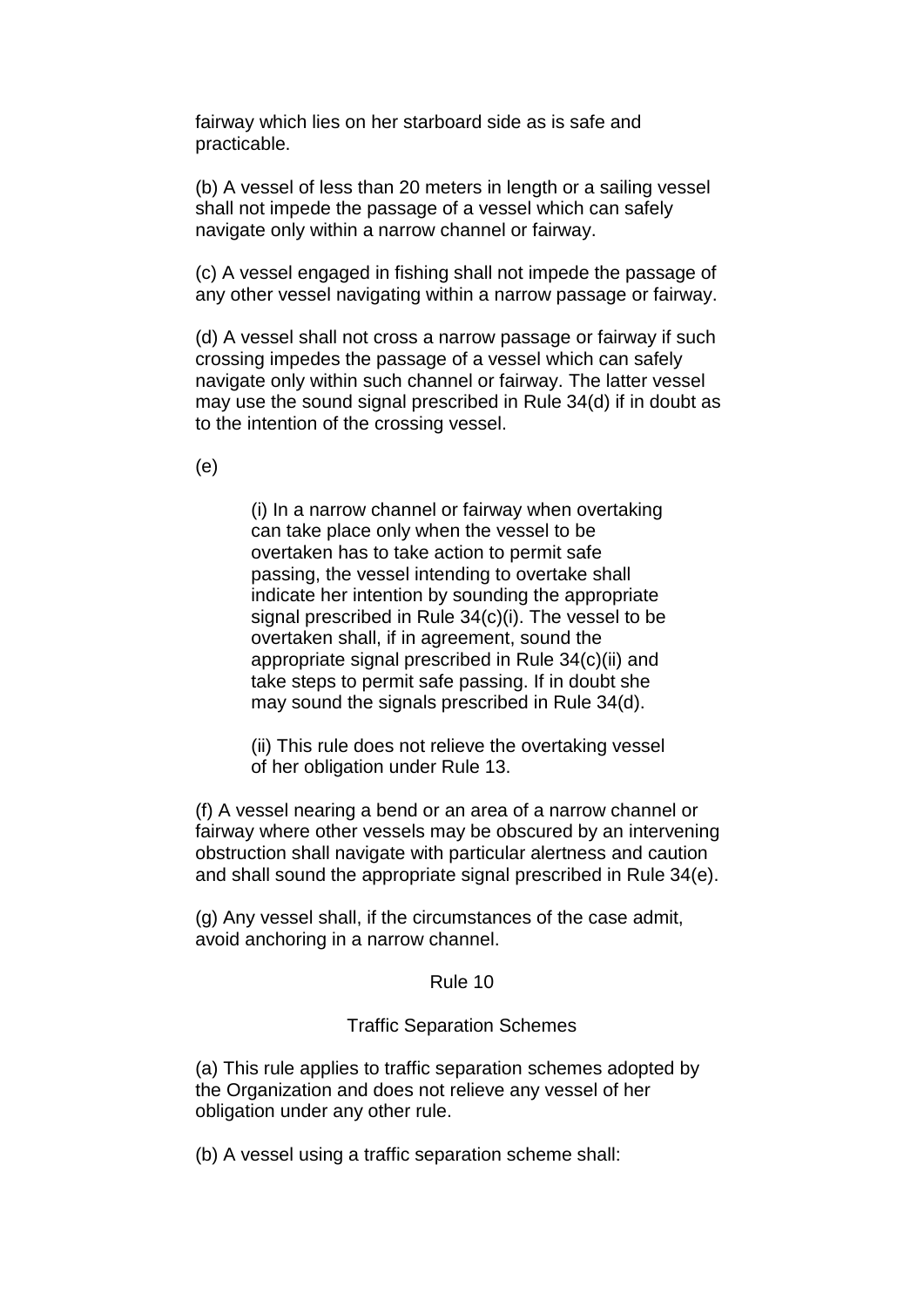(i) Proceed in the appropriate traffic lane in the general direction of traffic flow for that lane.

(ii) So far as is practicable keep clear of a traffic separation line or separation zone.

(iii) Normally join or leave a traffic lane at the termination of the lane, but when joining or leaving from either side shall do so at as small an angle to the general direction of traffic flow as practicable.

(c) A vessel shall so far as practicable avoid crossing traffic lanes, but if obliged to do so shall cross on a heading as nearly as practicable at right angles to the general direction of traffic flow.

(d)

(i) A vessel shall not use an inshore traffic zone when she can safely use the appropriate traffic lane within the adjacent traffic separation scheme. However, vessels of less than 20 meters in length, sailing vessels and vessels engaged in fishing may use the inshore traffic zone.

(ii) Notwithstanding subparagraph (d)(i), a vessel may use an inshore traffic Zone when en route to or from a port, offshore installation or structure, pilot station or any other place situated within the inshore traffic zone, or to avoid immediate danger.

(e) A vessel, other than a crossing vessel or a vessel joining or leaving a lane shall not normally enter a separation zone or cross a separation line except:

> (i) in cases of emergency to avoid immediate danger;

(ii) to engage in fishing within a separation zone.

(f) A vessel navigating in areas near the terminations of traffic separation schemes shall do so with particular caution.

(g) A vessel shall so far as practicable avoid anchoring in a traffic separation scheme or in areas near its terminations.

(h) A vessel not using a traffic separating scheme shall avoid it by as wide a margin as is practicable.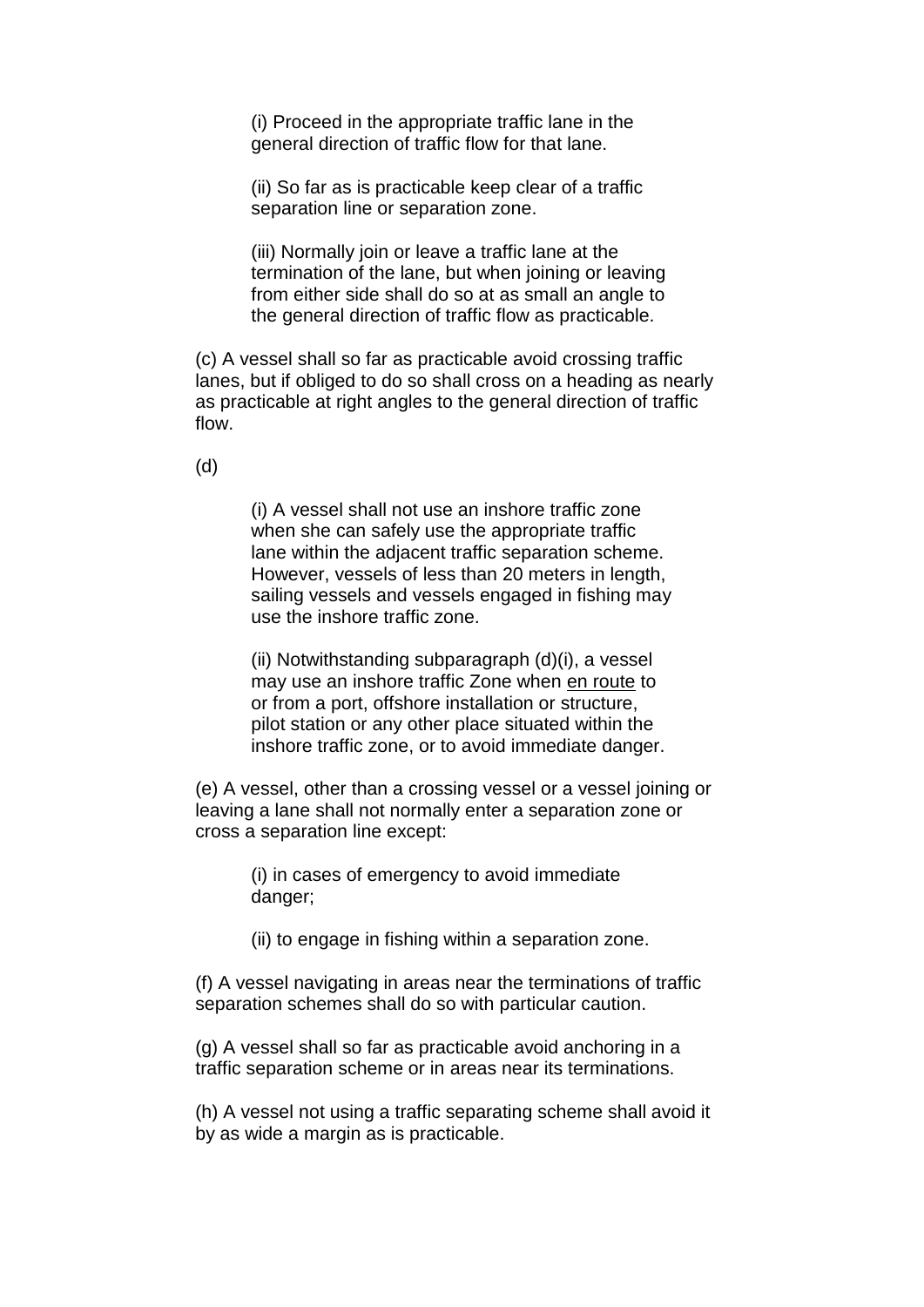(i) A vessel engaged in fishing shall not impede the passage of any vessel following a traffic lane.

(j) A vessel of less than 20 meters in length or a sailing vessel shall not impede the safe passage of a power driven vessel following a traffic lane.

(k) A vessel restricted in her ability to maneuver when engaged in an operation for the maintenance of safety of navigation in a traffic separating scheme is exempted from complying with this Rule to the extent necessary to carry out the operation.

(l) A vessel restricted in her ability to maneuver when engaged in an operation for the laying, servicing or picking up a submarine cable, within a traffic separating scheme, is exempted from complying with this Rule to the extent necessary to carry out the operation.

Section II - Conduct of Vessels in Sight of One Another

Rule 11

# Application

Rules in this section apply to vessels in sight of one another.

# Rule 12

# Sailing Vessels

(a) when two sailing vessels are approaching one another, so as to involve risk of collision, one of them shall keep out of the way of the other as follows:

> (i)when each of them has the wind on a different side, the vessel which has the wind on the port side shall keep out of the way of the other;

(ii) When both have the wind on the same side, the vessel which is to windward shall keep out of the way of the vessel which is to leeward;

(iii) if the vessel with the wind on the port side sees a vessel to windward and cannot determine with certainty whether the other vessel has the wind on the port or the starboard side, she shall keep out of the way of the other.

(b) For the purposes of this Rule the windward side shall be deemed to be the side opposite that on which the mainsail is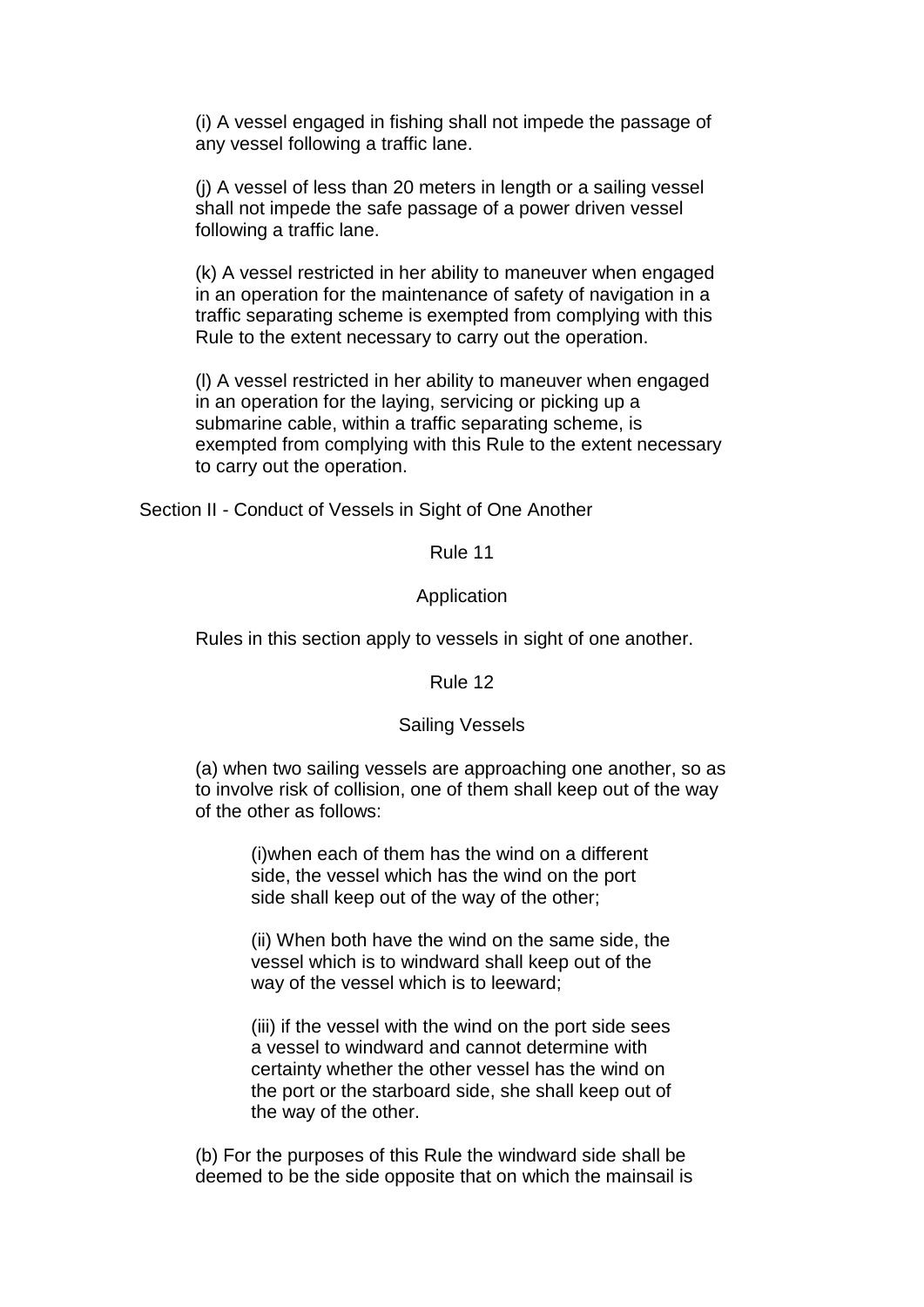carried or, in the case of a square rigged vessel, the side opposite to that on which the largest fore-and-aft sail is carried.

# Rule 13

# **Overtaking**

(a) Notwithstanding anything contained in the Rules of Part B, Sections I and II, any vessel overtaking any other shall keep out of the way of the vessel being overtaken.

(b) A vessel shall be deemed to be overtaking when coming up with a another vessel from a direction more than 22.5 degrees abaft her beam, that is, in such a position with reference to the vessel she is overtaking, that at night she would be able to see only the sternlight of that vessel but neither of her sidelights.

(c) When a vessel is in any doubt as to whether she is overtaking another, she shall assume that this is the case and act accordingly.

(d) Any subsequent alteration of the bearing between the two vessels shall not make the overtaking vessel a crossing vessel within the meaning of these Rules or relieve her of the duty of keeping clear of the overtaken vessel until she is finally past and clear.

# Rule 14

# Head-on Situation

(a) When two power driven vessels are meeting on reciprocal or nearly reciprocal courses so as to involve risk of collision each shall alter her course to starboard so that each shall pass on the port side of the other.

(b) Such a situation shall be deemed to exist when a vessel sees the other ahead or nearly ahead and by night she could see the masthead lights in line or nearly in line and/or both sidelights and by day she observes the corresponding aspect of the other vessel.

(c) When a vessel is in any doubt as to whether such a situation exists she shall assume that it does exist and act accordingly.

Rule 15

Crossing Situation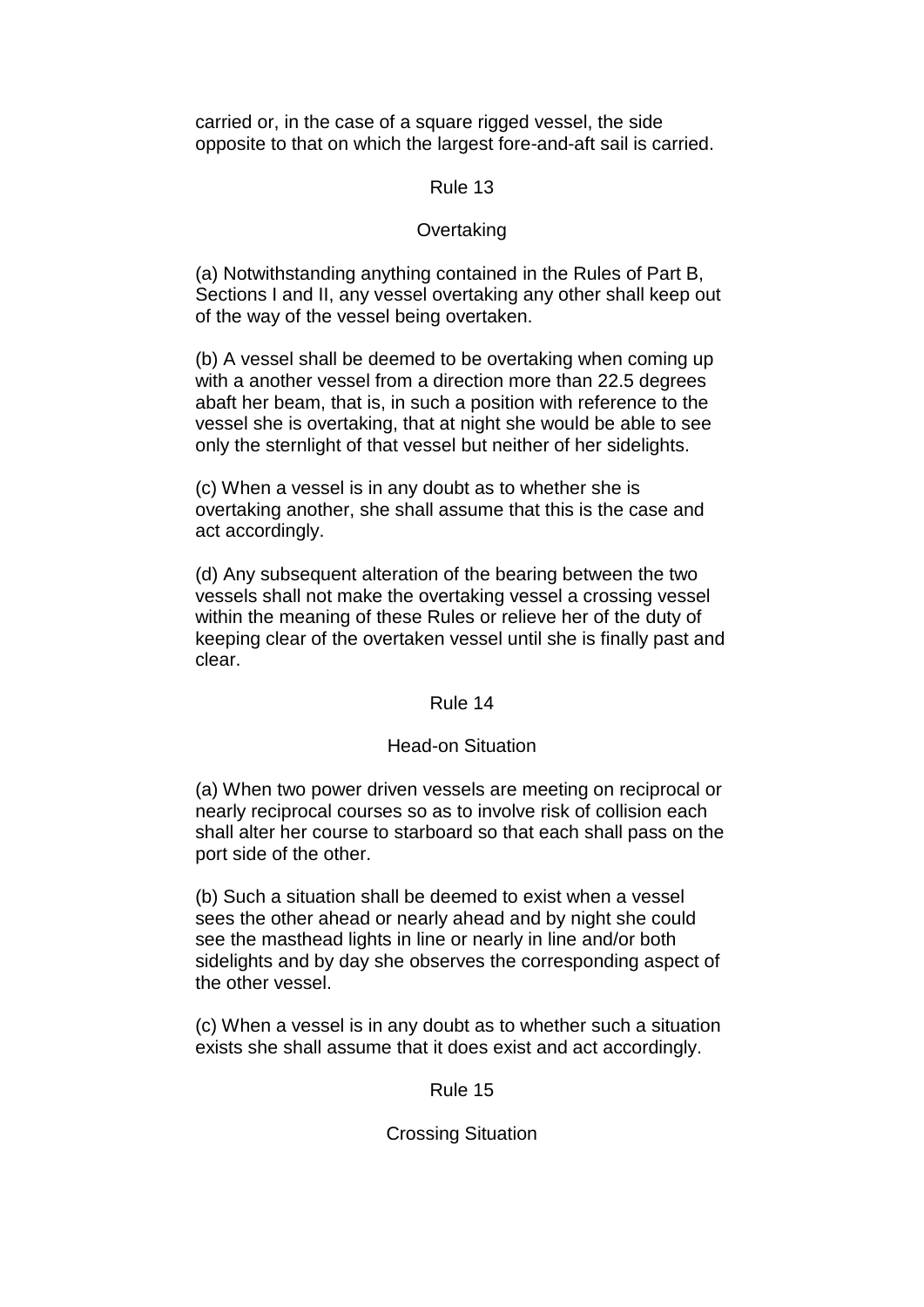When two power driven vessels are crossing so as to involve risk of collision, the vessel which has the other on her own starboard side shall keep out of the way and shall, if the circumstances of the case admit, avoid crossing ahead of the other vessel.

# Rule 16

#### Action by Give-way Vessel

Every vessel which is directed to keep out of the way of another vessel shall, so far as possible, take early and substantial action to keep well clear.

### Rule 17

#### Action by Stand-on Vessel

(a)

(i) Where one of two vessels is to keep out of the way of the other shall keep her course and speed.

(ii) The latter vessel may however take action to avoid collision by her maneuver alone, as soon as it becomes apparent to her that the vessel required to keep out of the way is not taking appropriate action in accordance with these Rules.

(b) When, from any cause, the vessel required to keep her course and speed finds herself so close that collision cannot be avoided by the action of the give-way vessel alone, she shall take such action as will best aid to avoid collision.

(c) A power driven vessel which takes action in a crossing situation in accordance with subparagraph (a)(ii) of this Rule to avoid collision with another power driven vessel shall, if the circumstances of the case admit, not alter course to port for a vessel on her own port side.

(d) This Rule does not relieve the give-way vessel of her obligation to keep out of the way.

# Rule 18

#### Responsibilities Between Vessels

Except where rule 9, 10, and 13 otherwise require:

(a)A power driven vessel underway shall keep out of the way of: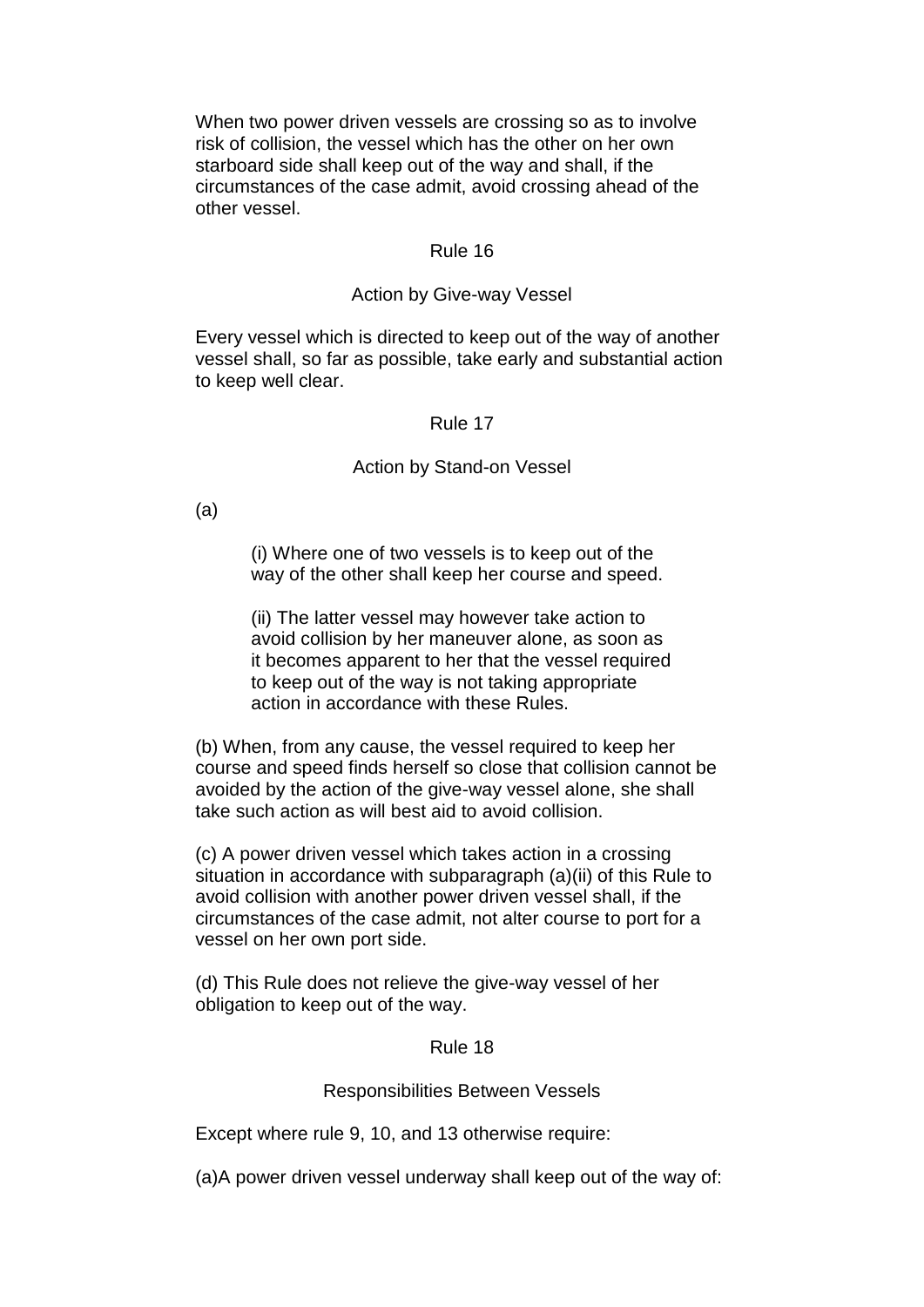(i)a vessel not under command;

(ii)a vessel restricted in her ability to maneuver;

(iii)a vessel engaged in fishing;

(iv)a sailing vessel;

(b) A sailing vessel under way shall keep out of the way of:

(i)a vessel not under command;

(ii)a vessel restricted in her ability to maneuver;

(iii)a vessel engaged in fishing;

(c)A vessel engaged in fishing when underway shall, so far as possible, keep out of the way of:

(i)a vessel not under command;

(ii)a vessel restricted in her ability to maneuver.

(d)

(i)Any vessel other than a vessel not under command or a vessel restricted in her ability to maneuver shall, if the circumstances of the case admit, avoid impeding the safe passage of a vessel constrained by her draft, exhibiting the signals in Rule 28.

(ii) A vessel constrained by her draft shall navigate with particular caution having full regard to her special condition.

(e) A seaplane on the water shall, in general, keep well clear of all vessels and avoid impeding their navigation. In circumstances, however, where risk of collision exists, she shall comply with the Rules of this Part.

Section III - Conduct of Vessels in Restricted Visibility

# Rule 19

# Conduct of Vessels in Restricted Visibility

(a) This rule applies to vessels not in sight of one another when navigating in or near an area of restricted visibility.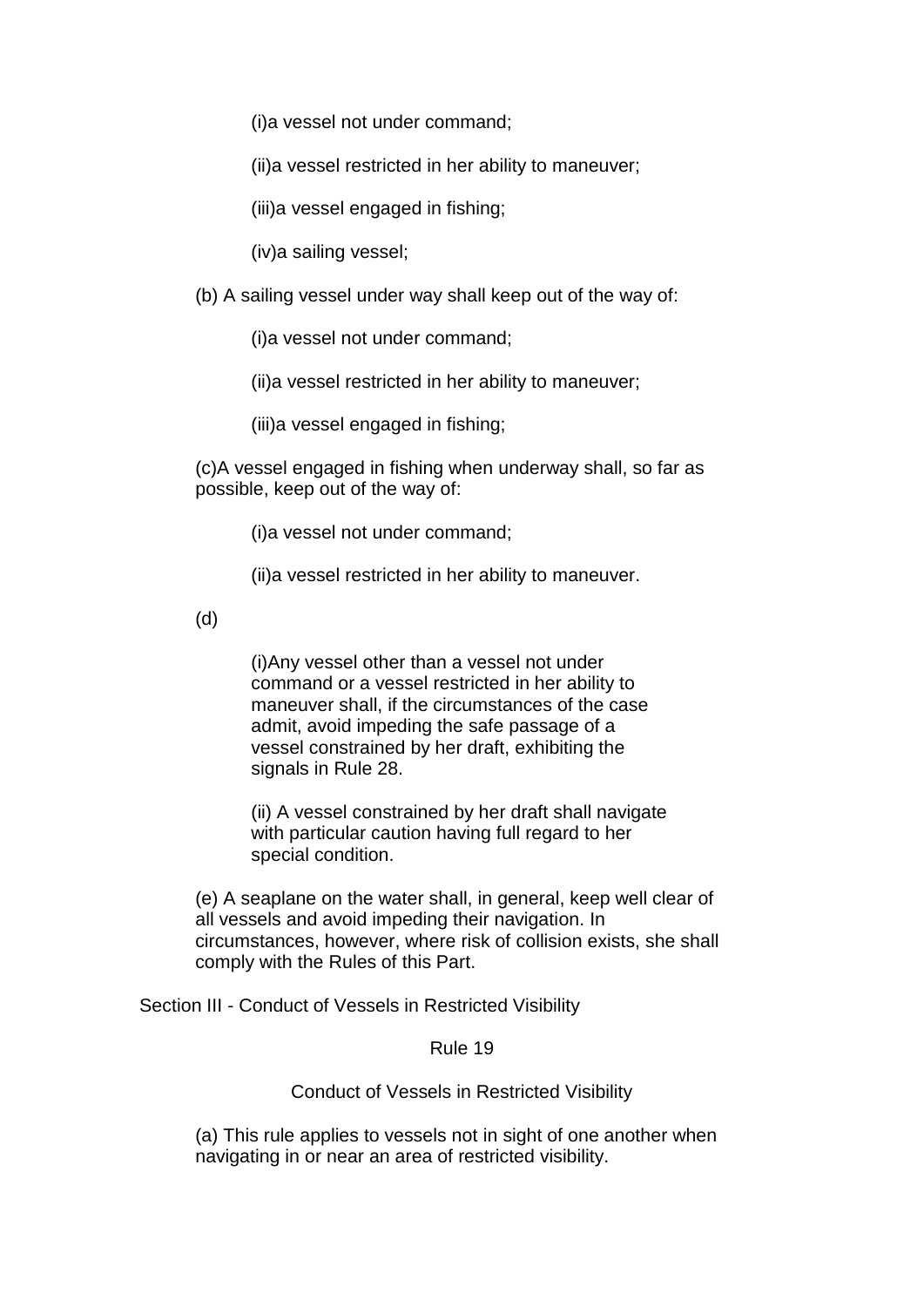(b) Every vessel shall proceed at a safe speed adapted to the prevailing circumstances and condition of restricted visibility. A power driven vessel shall have her engines ready for immediate maneuver.

(c) Every vessel shall have due regard to the prevailing circumstances and conditions of restricted visibility when complying with the Rules of Section I of this Part.

(d) A vessel which detects by radar alone the presence of another vessel shall determine if a close-quarters situation is developing and/or risk of collision exists. If so, she shall take avoiding action in ample time, provided that when such action consists of an alteration in course, so far as possible the following shall be avoided:

> (i) An alteration of course to port for a vessel forward of the beam, other than for a vessel being overtaken;

> (ii) An alteration of course toward a vessel abeam or abaft the beam.

(e) Except where it has been determined that a risk of collision does not exist, every vessel which hears apparently forward of her beam the fog signal of another vessel, or which cannot avoid a close-quarters situation with another vessel forward of her beam, shall reduce her speed to be the minimum at which she can be kept on her course. She shall if necessary take all her way off and in any event navigate with extreme caution until danger of collision is over.

Part C - Lights and Shapes

# Rule 20

#### Application

(a)Rules in this part shall be complied with in all weathers.

(b) The Rules concerning lights shall be complied with from sunset to sunrise, and during such times no other lights shall be exhibited, except such lights which cannot be mistaken for the lights specified in these Rules or do not impair their visibility or distinctive character, or interfere with the keeping of a proper look-out.

(c) The lights prescribed by these rules shall, if carried, also be exhibited from sunrise to sunset in restricted visibility and may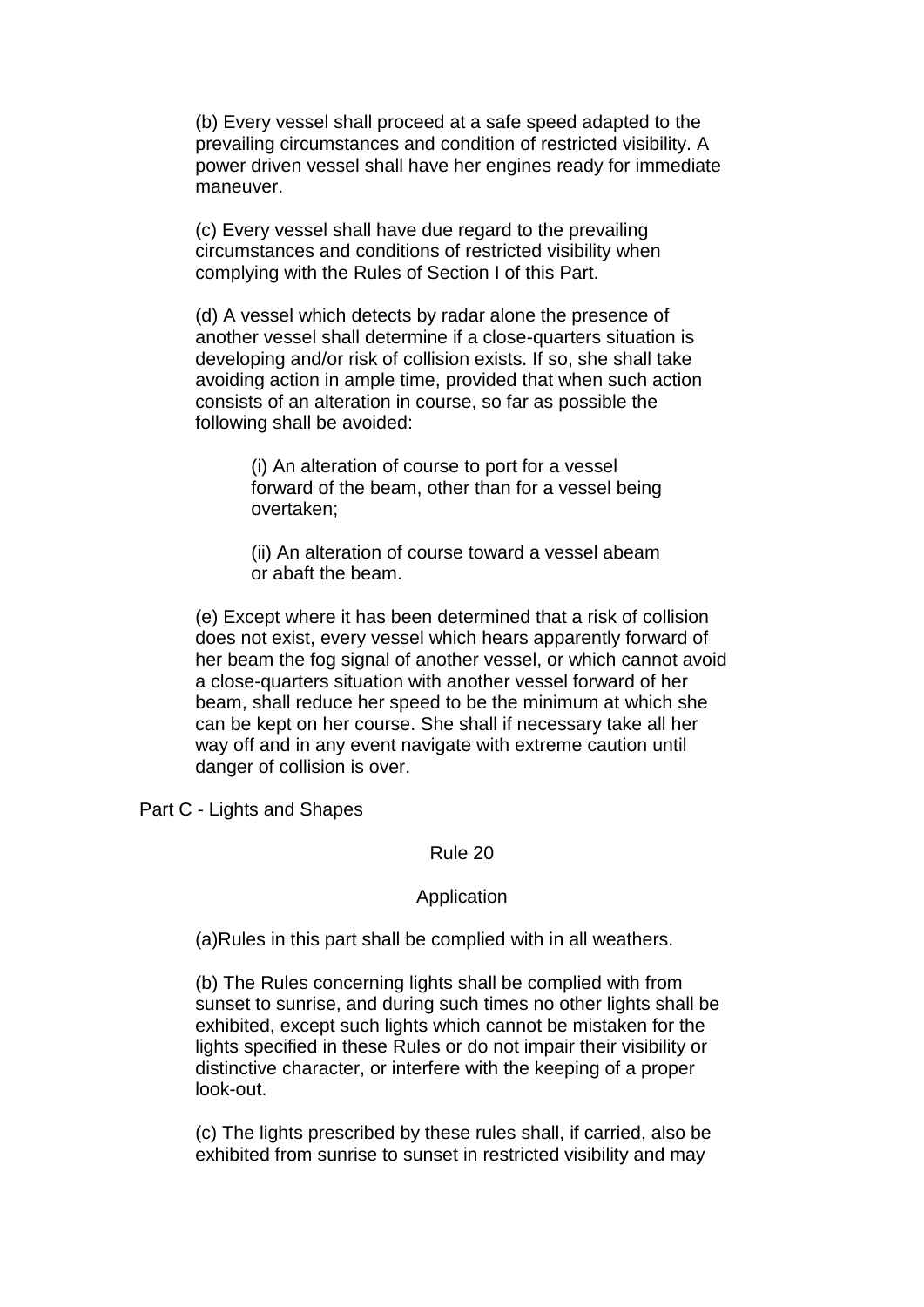be exhibited in all other circumstances when it is deemed necessary.

(d) The Rules concerning shapes shall be complied with by day.

(e) The lights and shapes specified in these Rules shall comply with the provisions of Annex I to these Regulations.

# Rule 21

# **Definitions**

(a)"Masthead light" means a white light placed over the fore and aft centerline of the vessel showing an unbroken light over an arc of horizon of 225 degrees and so fixed as to show the light from right ahead to 22.5 degrees abaft the beam on either side of the vessel.

(b) "Sidelights" means a green light on the starboard side and a red light on the port side each showing an unbroken light over an arc of horizon of 112.5 degrees and so fixed as to show the light from right ahead to 22.5 degrees abaft the beam on the respective side. In a vessel of less than 20 meters in length the sidelights may be combined in one lantern carried on the fore and aft centerline of the vessel.

(c) "Sternlight", means a white light placed as nearly as practicable at the stern showing an unbroken light over an arc of horizon of 135 degrees and so fixed as to show the light 67.5 degrees from right aft on each side of the vessel.

(d) "Towing light" means a yellow light having the same characteristics as the "sternlight" defined in paragraph (c) of this Rule.

(e) "All round light" means a light showing an unbroken light over an arc of horizon of 360 degrees.

(f) "Flashing light" means a light flashing at regular intervals at a frequency of 120 flashes or more per minute.

# Rule 22

# Visibility of Lights

The lights prescribed in these Rules shall have an intensity as specified in Section 8 of Annex I to these Regulations so as to be visible at the following minimum ranges:

(a) In vessels of 50 meters or more in length: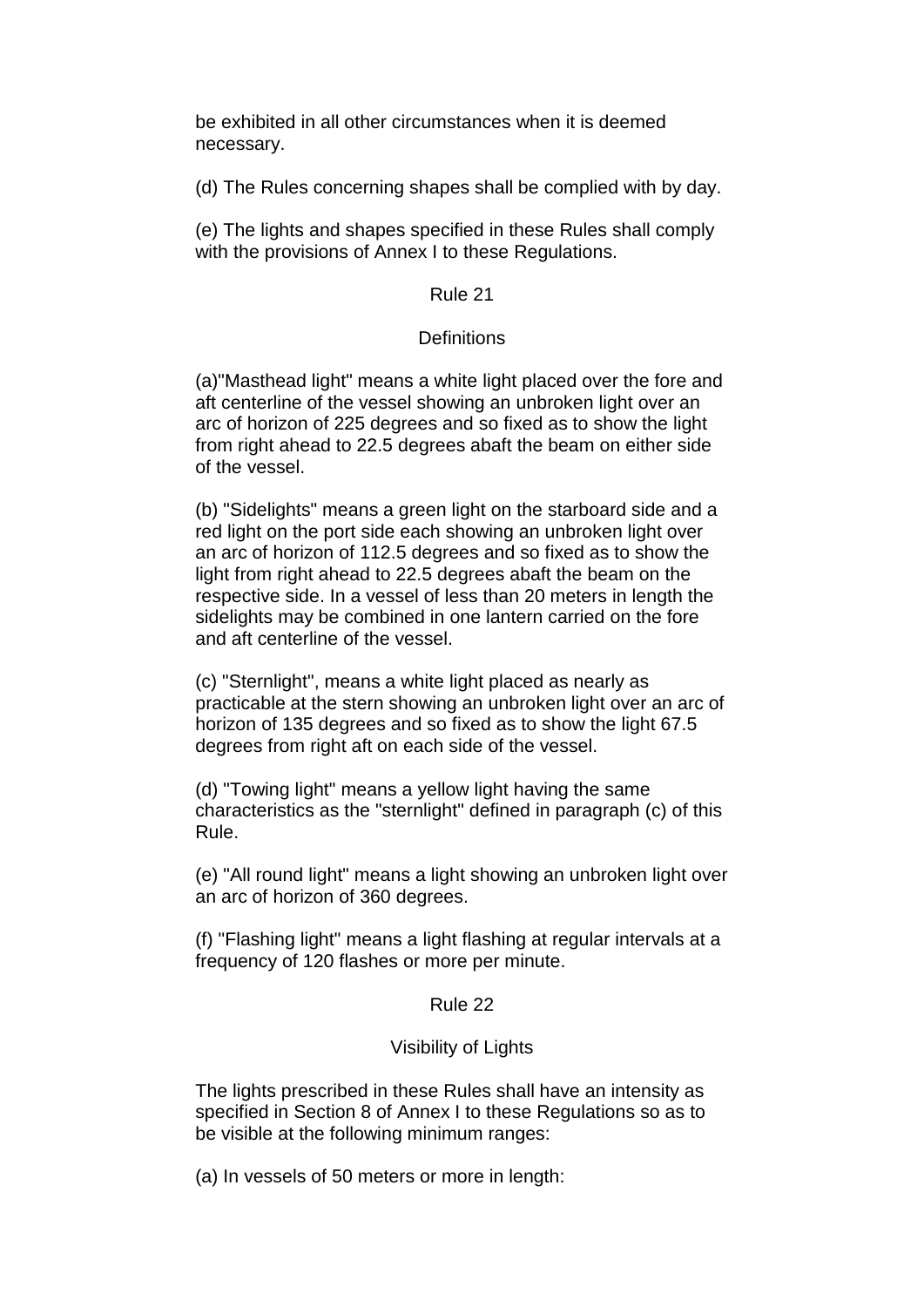a masthead light, 6 miles; a sidelight, 3 miles; a towing light, 3 miles; a white red, green or yellow all-around light, 3 miles.

(b) In vessels of 12 meters or more in length but less than 50 meters in length;

> a masthead light, 5 miles; except that where the length of the vessel is less than 20 meters, 3 miles; a sidelight, 2 miles; a sternlight, 2 miles, A towing light, 2 miles; a white, red, green or yellow all-round light, 2 miles.

(c) In vessels of less than 12 meters in length:

a masthead light, 2 miles; a sidelight, 1 miles; a towing light, 2 miles; a white red, green or yellow all-around light, 2 miles.

(d) In inconspicuous, partly submerged vessels or objects being towed;

a white all-round light; 3 miles.

### Rule 23

# power driven Vessels Underway

(a) A power driven vessel underway shall exhibit:

(i) a masthead light forward;

(ii) a second masthead light abaft of and higher than the forward one;

except that a vessel of less than 50 meters in length shall not be obliged to exhibit such a light but may do so;

(iii) sidelights: and

(iv) a sternlight.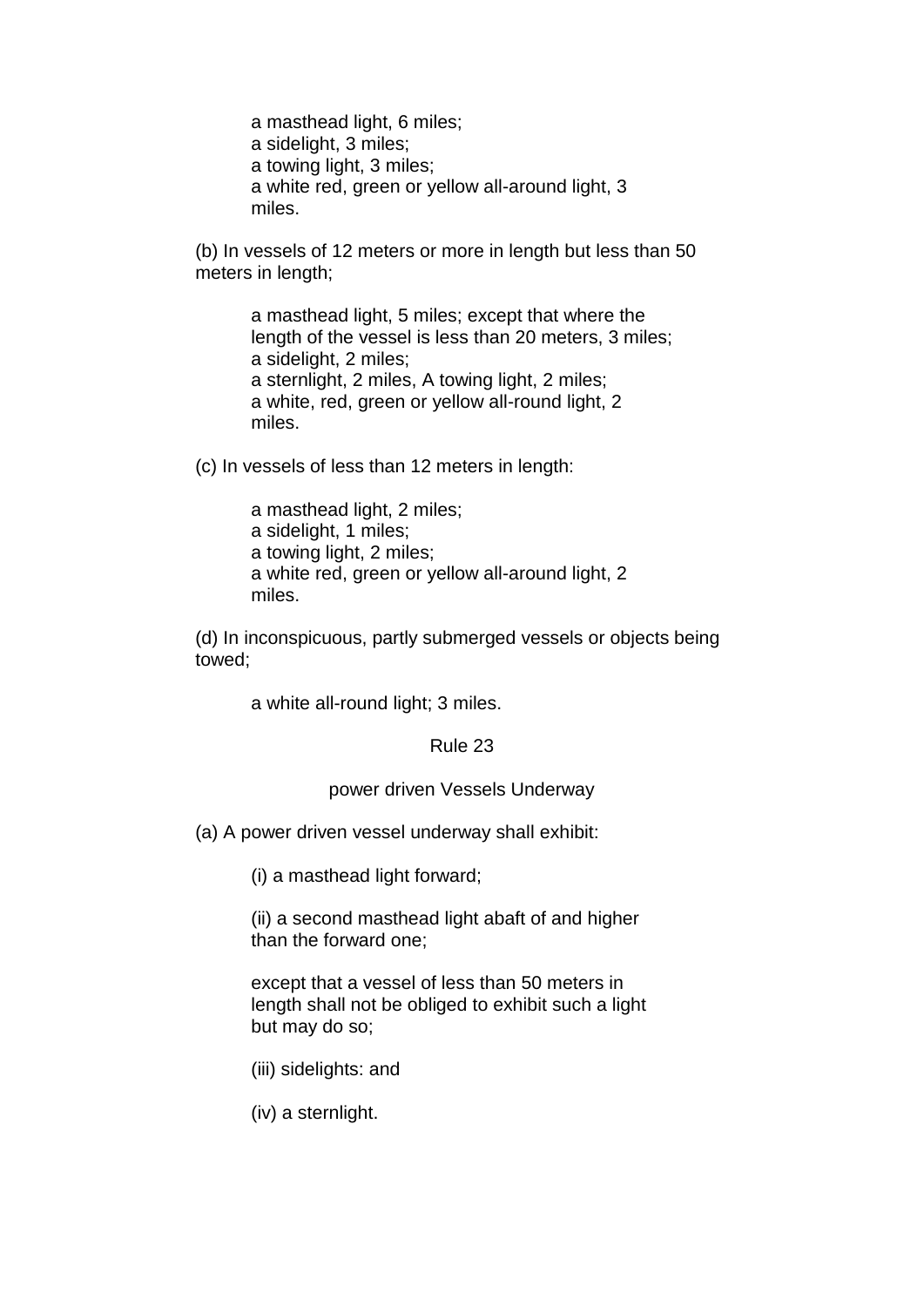(b) An air-cushion vessel when operating in non-displacement mode shall, in addition to the lights prescribed in paragraph (a) of this Rule, exhibit an all-round flashing yellow light.

(c)

(i) A power driven vessel of less than 12 meters in length may in lieu of the lights prescribed in paragraph (a) of this Rule exhibit an all-round white light and sidelights.

(ii) a power driven vessel of less than 7 meters in length whose maximum speed does not exceed 7 knots may in lieu of the lights prescribed in paragraph (a) of this Rule exhibit an all-round white light and shall, if practicable, also exhibit sidelights.

(iii) the masthead light or all-round white light on a power driven vessel of less than 12 meters in length may be displaced from the fore and aft centerline of the vessel if centerline fitting is not practicable, provided the sidelights are combined in one lantern which shall be carried on the fore and aft centerline of the vessel or located as nearly as practicable in the same fore and aft line as the masthead light or all-round white light.

Rule 24

# Towing and Pushing

(a) A power driven vessel when towing shall exhibit:

(i) instead of the light prescribed in Rule 23(a)(i) or (a)(ii), two masthead lights in a vertical line. When the length of the tow measuring from the stern of the towing vessel to the after end of the tow exceeds 200 meters, three such lights in a vertical line;

(ii) sidelights;

(iii) a sternlight;

(iv) a towing light in a vertical line above the sternlight;

and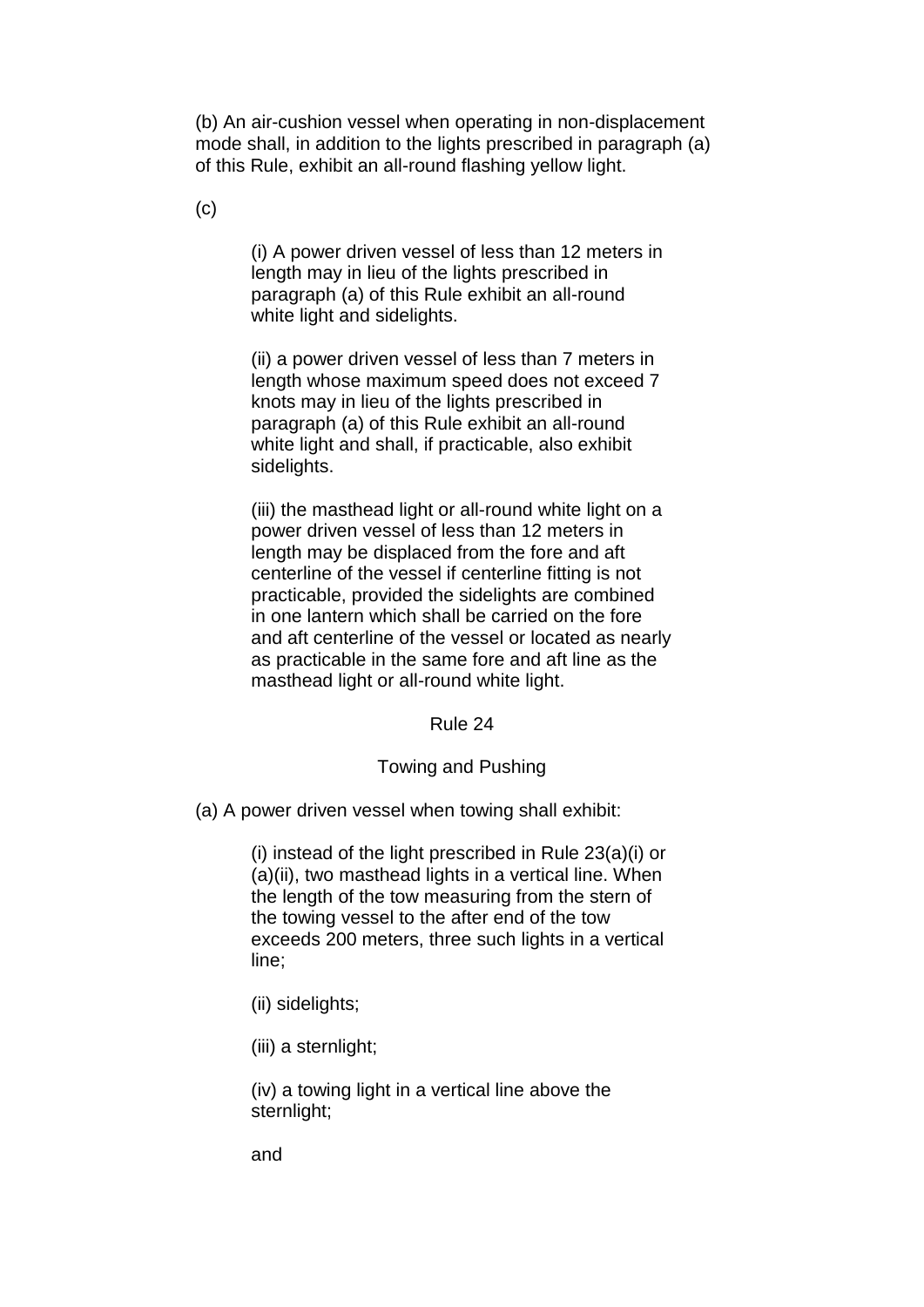(v) when the length of the tow exceeds 200 meters, a diamond shape where it can best be seen.

(b) When a pushing vessel and a vessel being pushed ahead are rigidly connected in a composite unit they shall be regarded as a power driven vessel and exhibit the lights prescribed in Rule 23.

(c) A power driven vessel when pushing ahead or towing alongside, except in the case of a composite unit, shall exhibit:

> (i) instead of the light prescribed in Rule 23(a)(i) or (a)(ii), two masthead lights in a vertical line. When the length of the tow measuring from the stern of the towing vessel to the after end of the tow exceeds 200 meters, three such lights in a vertical line;

(ii) sidelights;

(iii) a sternlight.

(d) A power driven vessel to which paragraph (a) or (c) of this Rule apply shall also comply with rule 23(a)(ii).

(e) A vessel or object being towed, other than those mentioned in paragraph (g) of this Rule, shall exhibit:

(i) sidelights;

(ii) a sternlight;

(iii) when the length of the tow exceeds 200 meters, a diamond shape where it can best be seen.

(f) Provided that any number of vessels being towed alongside or pushed in a group shall be lighted as one vessel,

> (i) a vessel being pushed ahead, not being part of a composite unit, shall exhibit at the forward end, sidelights;

(ii) a vessel being towed alongside shall exhibit a sternlight and at the forward end, sidelights.

(g) An inconspicuous, partly submerged vessel or object, or combination of such vessels or objects being towed, shall exhibit: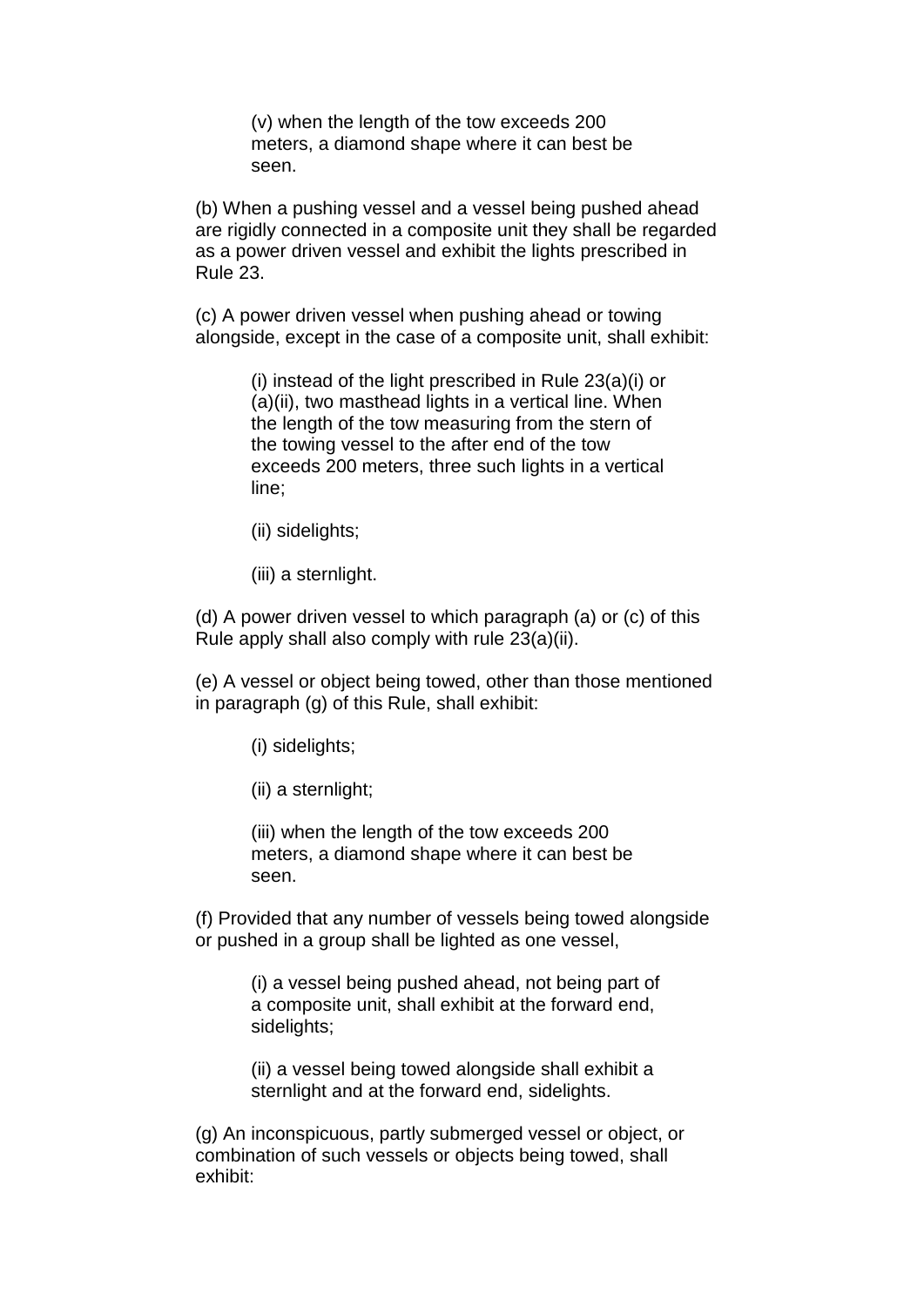(i) if it is less than 25 meters in breadth, one allround white light at or near the front end and one at or near the after end except that dracones need not exhibit a light at or near the forward end;

(ii) if it is 25 meters or more in breadth, two or more additional all-round white lights at or near the extremities of its breadth;

(iii) if it exceeds 100 meters in length, additional all-round white lights between the lights prescribed in subparagraphs (i) and (ii) so that the distance between the lights shall not exceed 100 meters.;

(iv) a diamond shape at or near the aftermost extremity of the last vessel or object being towed and if the length of the tow exceeds 200 meters an additional diamond shape where it can best be seen and located as far forward as is practicable.

(h) When from any sufficient cause it is impracticable for a vessel or object being towed to exhibit the lights or shapes prescribed in paragraph (e) or (g) of this Rule, all possible measures shall be taken to light the vessel or object being towed or at least indicate the presence of such vessel or object.

(i) Where from any sufficient cause it is impracticable for a vessel not normally engaged in towing operations to display the lights prescribed in paragraph (a) or (c) of this Rule, such vessel shall not be required to exhibit those lights when engaged in towing another vessel in distress or otherwise in need of assistance. All possible measures shall be taken to indicate the nature of the relationship between the towing vessel and the vessel being towed as authorized by Rule 36, in particular by illuminating the towline.

#### Rule 25

Sailing Vessels Underway and Vessels Under Oars

(a) a sailing vessel underway shall exhibit:

### (i) sidelights;

(ii) a sternlight.

(b) In a sailing vessel of less than 20 meters in length the lights prescribed in paragraph (a) of this Rule may be combined in one lantern carried at or near the top of the mast where it can best be seen.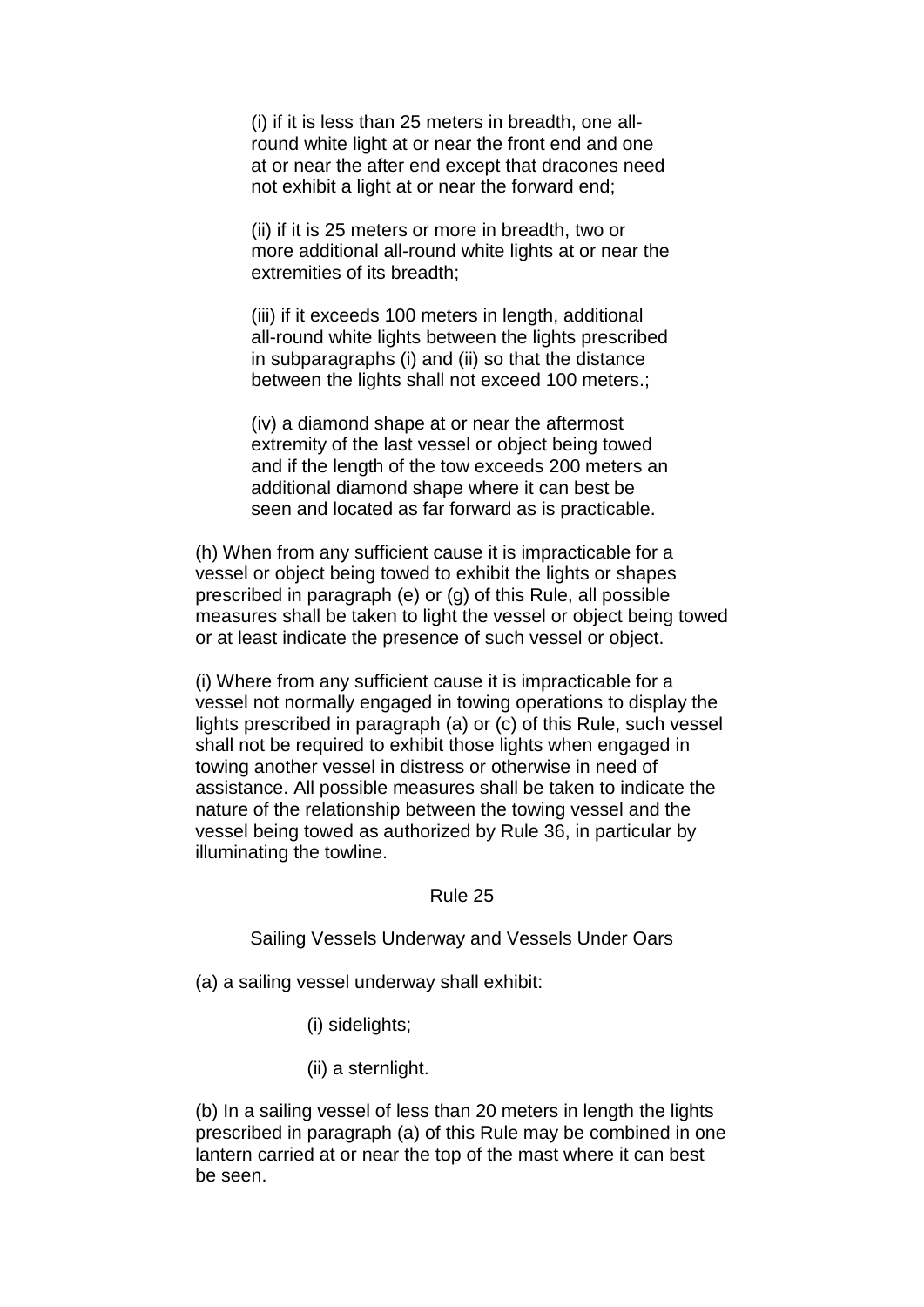(c) A sailing vessel underway may, in addition to the lights prescribed in paragraph (a) of this Rule, exhibit at or near the top of the mast, where they can best be seen, two all-round lights in a vertical line, the upper being red and the lower Green, but these lights shall not be exhibited in conjunction with the combined lantern permitted by paragraph (b) of this Rule.

(d)

(i) A sailing vessel of less than 7 meters in length shall, if practicable, exhibit the lights prescribed in paragraph (a) or (b) of this Rule, but if she does not, she shall have ready at hand an electric torch or lighted lantern showing a white light which shall be exhibited in sufficient time to prevent collision.

(ii) A vessel under oars may exhibit the lights prescribed in this rule for sailing vessels, but if she does not, she shall have ready at hand an electric torch or lighted lantern showing a white light which shall be exhibited in sufficient time to prevent collision.

(e) A vessel proceeding under sail when also being propelled by machinery shall exhibit forward where it can best be seen a conical shape, apex downwards.

Rule 26

# Fishing Vessels

(a) A vessel engaged in fishing, whether underway or at anchor, shall exhibit only the lights and shapes prescribed by this rule.

(b) A vessel when engaged in trawling, by which is meant the dragging through the water of a dredge net or other apparatus used as a fishing appliance, shall exhibit;

> (i) two all-round lights in a vertical line, the upper being green and the lower white, or a shape consisting of two cones with their apexes together in a vertical line one above the other; a vessel of less than 20 meters in length may instead of this shape exhibit a basket;

(ii) a masthead light abaft of and higher than the all-round green light; a vessel of less than 50 meters in length shall not be obliged to exhibit such a light but may do so;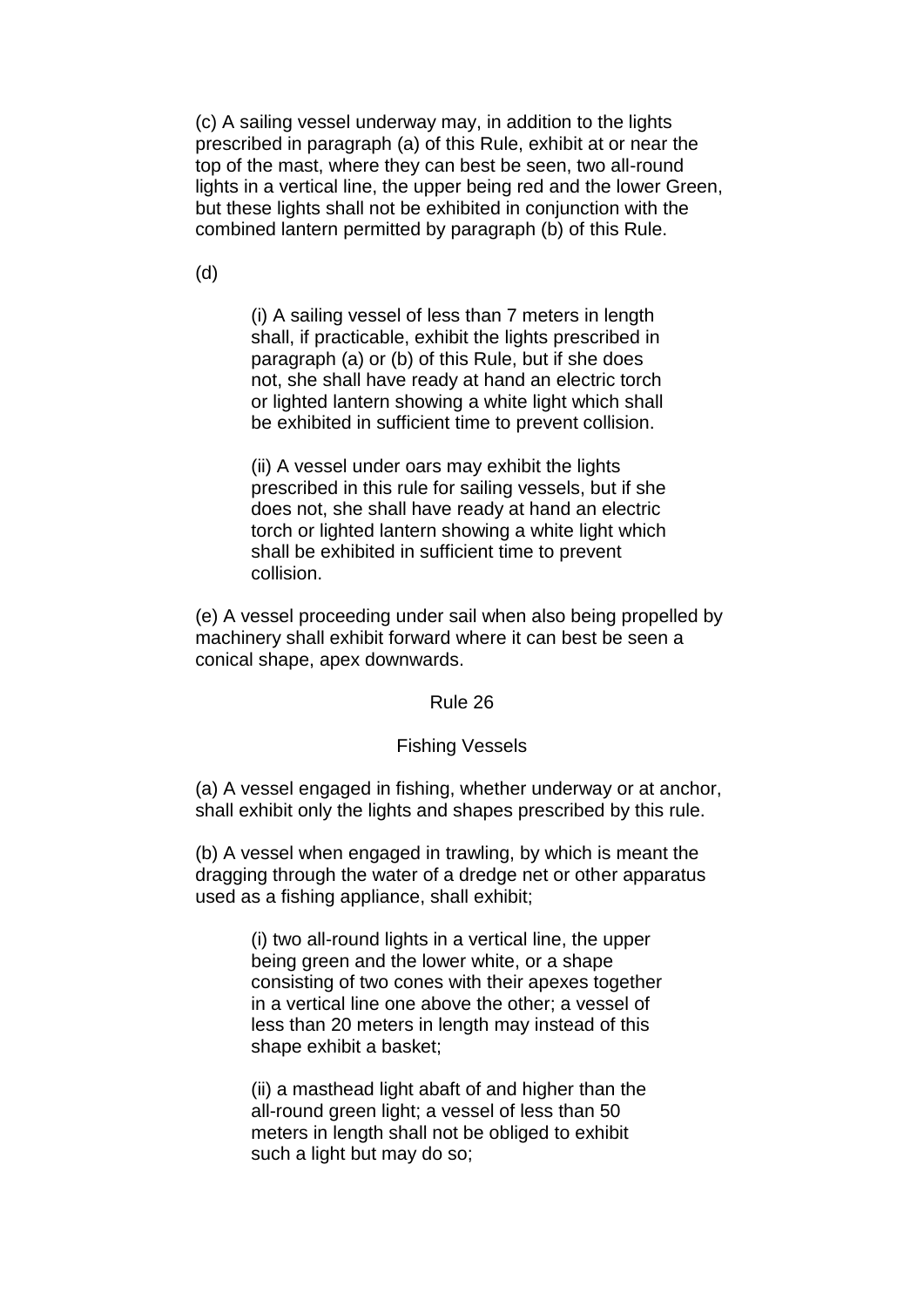(iii) when making way through the water, in addition to the lights prescribed in this paragraph, sidelights and a sternlight.

(c) A vessel engaged in fishing, other than trawling, shall exhibit:

(i) two all-round lights in a vertical line, the upper being red and the lower white, or a shape consisting of two cones with their apexes together in a vertical line one above the other; a vessel of less than 20 meters in length may instead of this shape exhibit a basket;

(ii)when there is outlying gear extending more than 150 meters horizontally from the vessel, an allround white light or a cone apex upwards in the direction of the gear.

(iii) when making way through the water, in addition to the lights prescribed in this paragraph, sidelights and a sternlight.

(d) A vessel engaged in fishing in close proximity to other vessels engaged in fishing may exhibit the additional signals described in Annex II to these Regulations.

(e) A vessel when not engaged in fishing shall not exhibit the lights or shapes prescribed in this Rule, but only those prescribed for a vessel of her length.

#### Rule 27

Vessels Not Under Command or Restricted in Their Ability to Maneuver

(a) A vessel not under command shall exhibit:

(i) two all-round red lights in a vertical line where they can best be seen;

(ii) two balls or similar shapes in a vertical line where they can best be seen;

(iii)when making way through the water, in addition to the lights prescribed in this paragraph, sidelights and a sternlight.

(b) A vessel restricted in her ability to maneuver, except a vessel engaged in mineclearance operations, shall exhibit: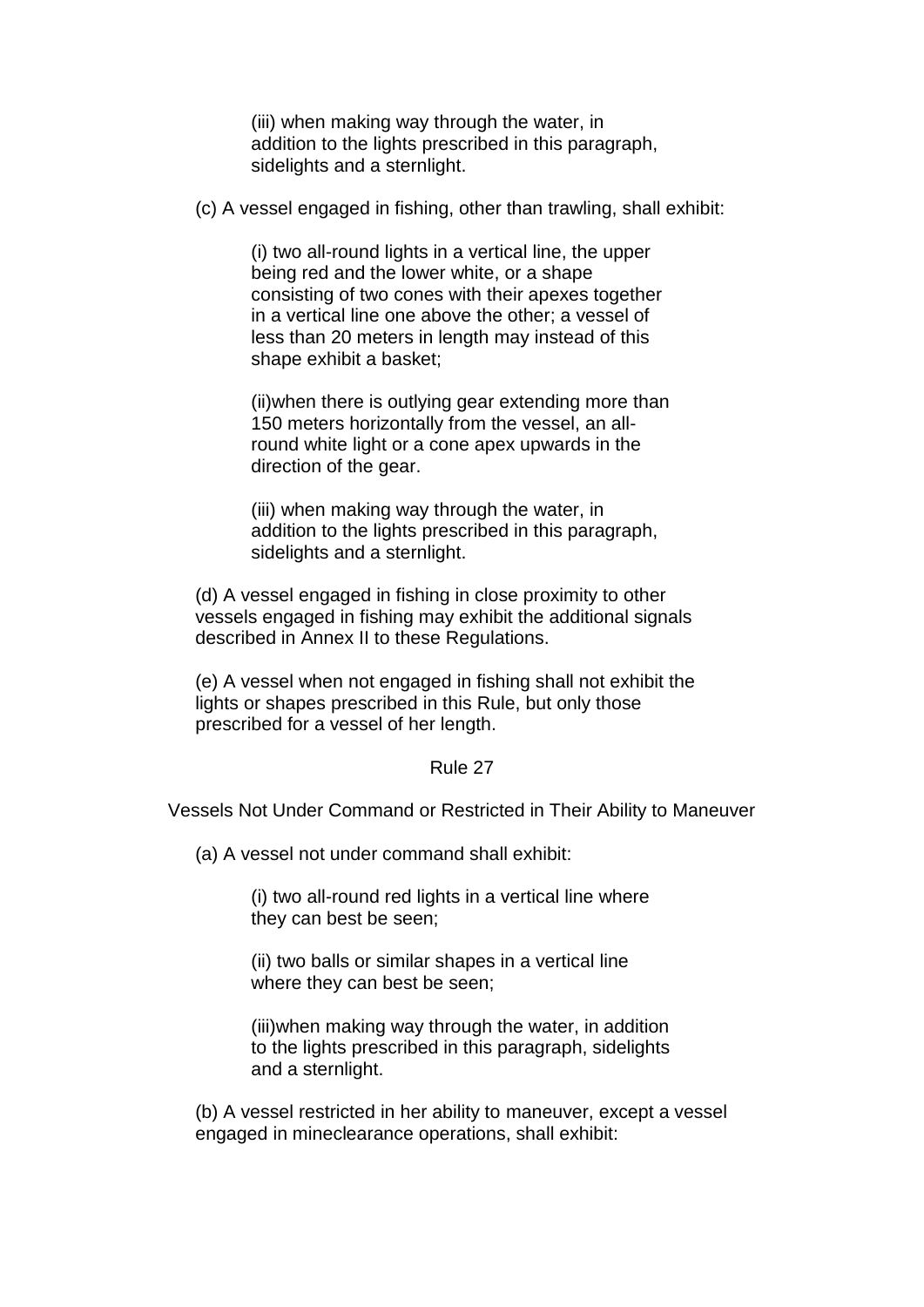(i) three all-round lights in a vertical line where they can best be seen. The highest and lowest of these lights shall be red and the middle light shall be white;

(ii) three shapes in a vertical line where they can best be seen. The highest and lowest of these shapes shall be balls and the middle one a diamond.

(iii)when making way through the water, a masthead light, sidelights and a sternlight in addition to the lights prescribed in subparagraph (i);

(iv) when at anchor, in addition to the lights or shapes prescribed in subparagraphs(i) and (ii), the light, lights, or shape prescribed in Rule 30.

(c) A power driven vessel engaged in a towing operation such as severely restricts the towing vessel and her tow in their ability to deviate from their course shall, in addition to the lights or shapes prescribed in Rule 24(a), exhibit the lights or shapes prescribed in subparagraph (b)(i) and (ii) of this Rule.

(d) A vessel engaged in dredging or underwater operations, when restricted in her ability to maneuver, shall exhibit the lights and shapes prescribed in subparagraphs (b)(i),(ii) and (iii) of this Rule and shall in addition when an obstruction exists, exhibit:

> (i) two all-round red lights or two balls in a vertical line to indicate the side on which the obstruction exists;

> (ii) two all-round green lights or two diamonds in a vertical line to indicate the side on which another vessel may pass;

(iii) when at anchor, the lights or shapes prescribed in this paragraph instead of the lights or shapes prescribed in Rule 30.

(e) Whenever the size of a vessel engaged in diving operations makes it impracticable to exhibit all lights and shapes prescribed in paragraph (d) of this Rule, the following shall be exhibited:

> (i) Three all-round lights in a vertical line where they can best be seen. The highest and lowest of these lights shall be red and the middle light shall be white;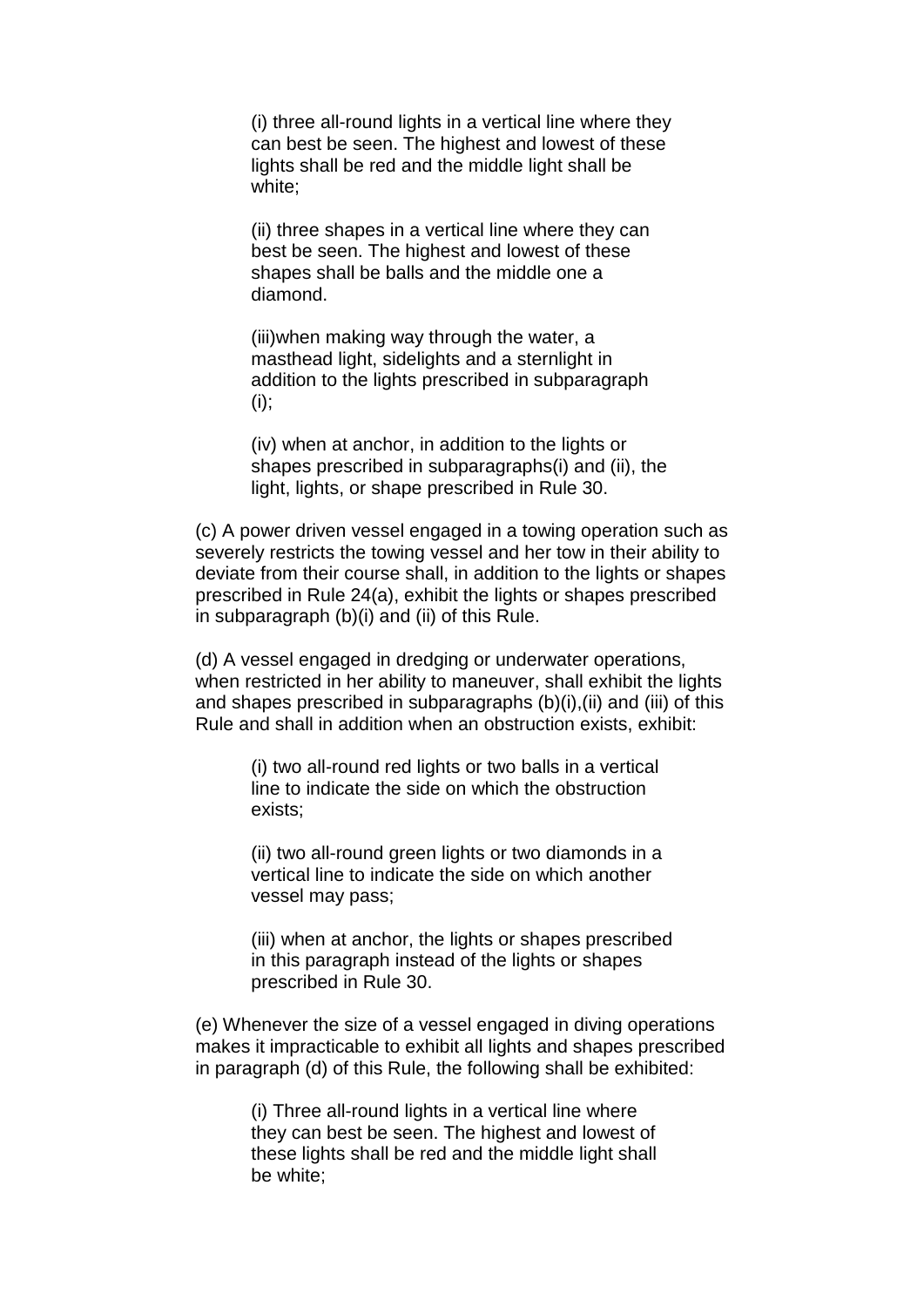(ii) a rigid replica of the code flag "A" not less than 1 meter in height. Measures shall be taken to ensure its all-round visibility.

(f) A vessel engaged in mineclearance operations shall in addition to the lights prescribed for a power driven vessel in Rule 23 or to the light or shape prescribed for a vessel at anchor in Rule 30 as appropriate, exhibit three all-round green lights or three balls. One of these lights or shapes shall be exhibited near the foremast head and one at each end of the fore yard. These lights or shapes indicate that it is dangerous for another vessel to approach within 1000 meters of the mineclearance vessel.

(g) Vessels of less than 12 meters in length, except those engaged in diving operations, shall not be required to exhibit the lights prescribed in this Rule.

(h) The signals prescribed in this Rule are not signals of vessels in distress and requiring assistance. Such signals are contained in Annex IV to these Regulations.

## Rule 28

#### Vessels Constrained by their Draft

A vessel constrained by her draft may, in addition to the lights prescribed for power driven vessels in Rule 23, exhibit where they can best be seen three all-round red lights in a vertical line, or a cylinder.

#### Rule 29

### Pilot Vessels

(a) A vessel engaged on pilotage duty shall exhibit:

(i) at or near the masthead, two all-round lights in a vertical line, the upper being white and the lower red;

(ii) when underway, in addition, sidelights and a sternlight;

(iii) when at anchor, in addition to the lights prescribed in subparagraph (i), the light, lights, or shape prescribed in Rule 30 for vessels at anchor.

(b) A pilot vessel when not engaged on pilotage duty shall exhibit the lights or shapes prescribed for a similar vessel of her length.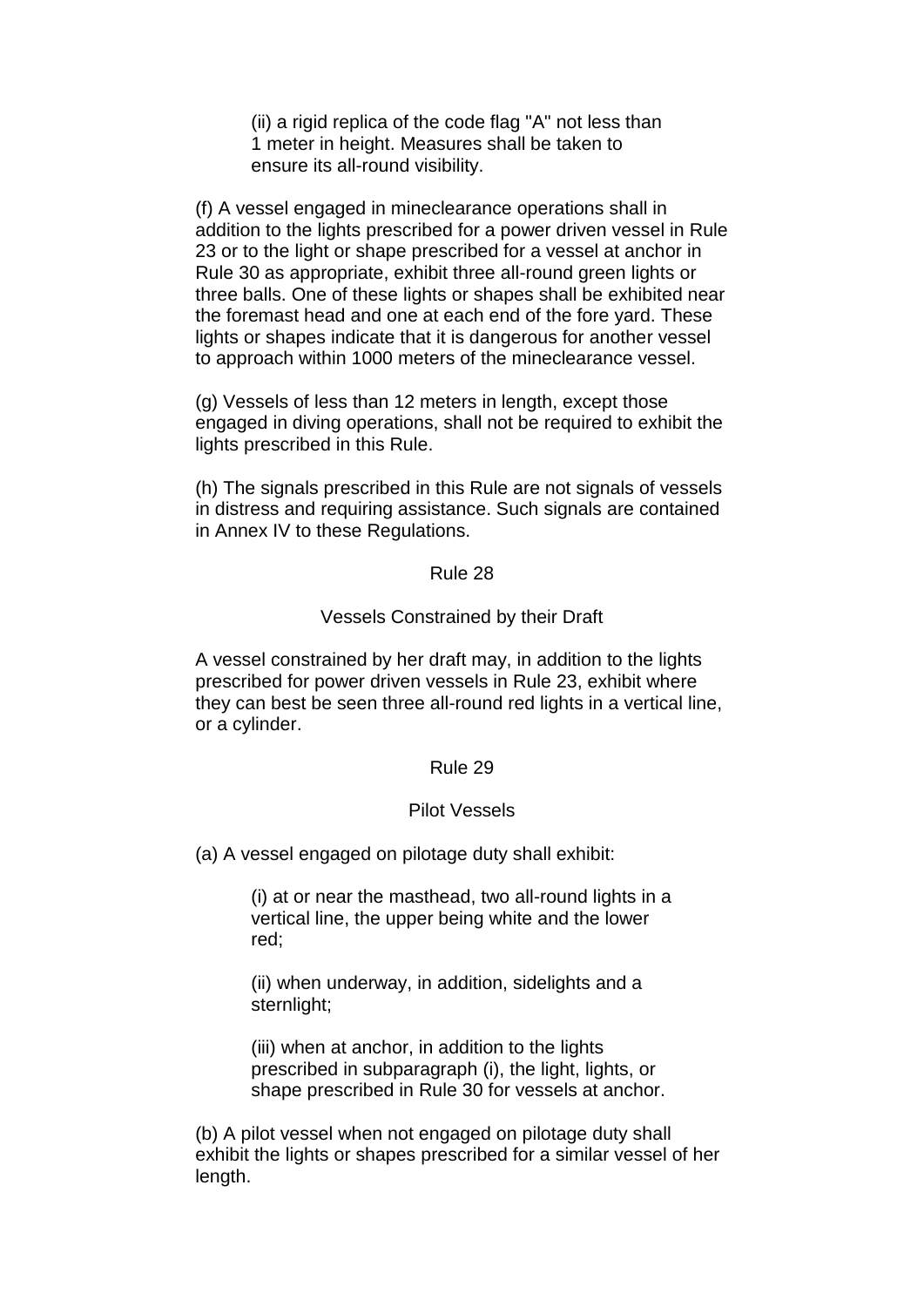# Rule 30

# Anchored Vessels and Vessels Aground

(a) A vessel at anchor shall exhibit where it can best be seen:

(i) in the fore part, an all-round white light or one ball;

(ii) at or near the stern and at a lower level than the light prescribed in subparagraph (i), an all-round white light.

(b) A vessel of less than 50 meters in length may exhibit an allround white light where it can best be seen instead of the lights prescribed in paragraph (a) of this Rule.

(c) A vessel at anchor may, and a vessel of 100 meters and more in length shall, also use the available working or equivalent lights to illuminate her decks.

(d) A vessel aground shall exhibit the lights prescribed in paragraph (a) or (b) of this Rule and in addition, where they can best be seen;

- (i) two all-round red lights in a vertical line;
- (ii) three balls in a vertical line.

(e) A vessel of less than 7 meters in length, when at anchor not in or near a narrow channel, fairway or where other vessels normally navigate, shall not be required to exhibit the shape prescribed in paragraphs (a) and (b) of this Rule.

(f) A vessel of less than 12 meters in length, when aground, shall not be required to exhibit the lights or shapes prescribed in subparagraphs (d)(i) and (ii) of this Rule.

# Rule 31

# **Seaplanes**

Where it is impracticable for a seaplane to exhibit lights or shapes of the characteristics or in the positions prescribed in the Rules of this Part she shall exhibit lights and shapes as closely similar in characteristics and position as is possible.

Part D - Sound and Light Signals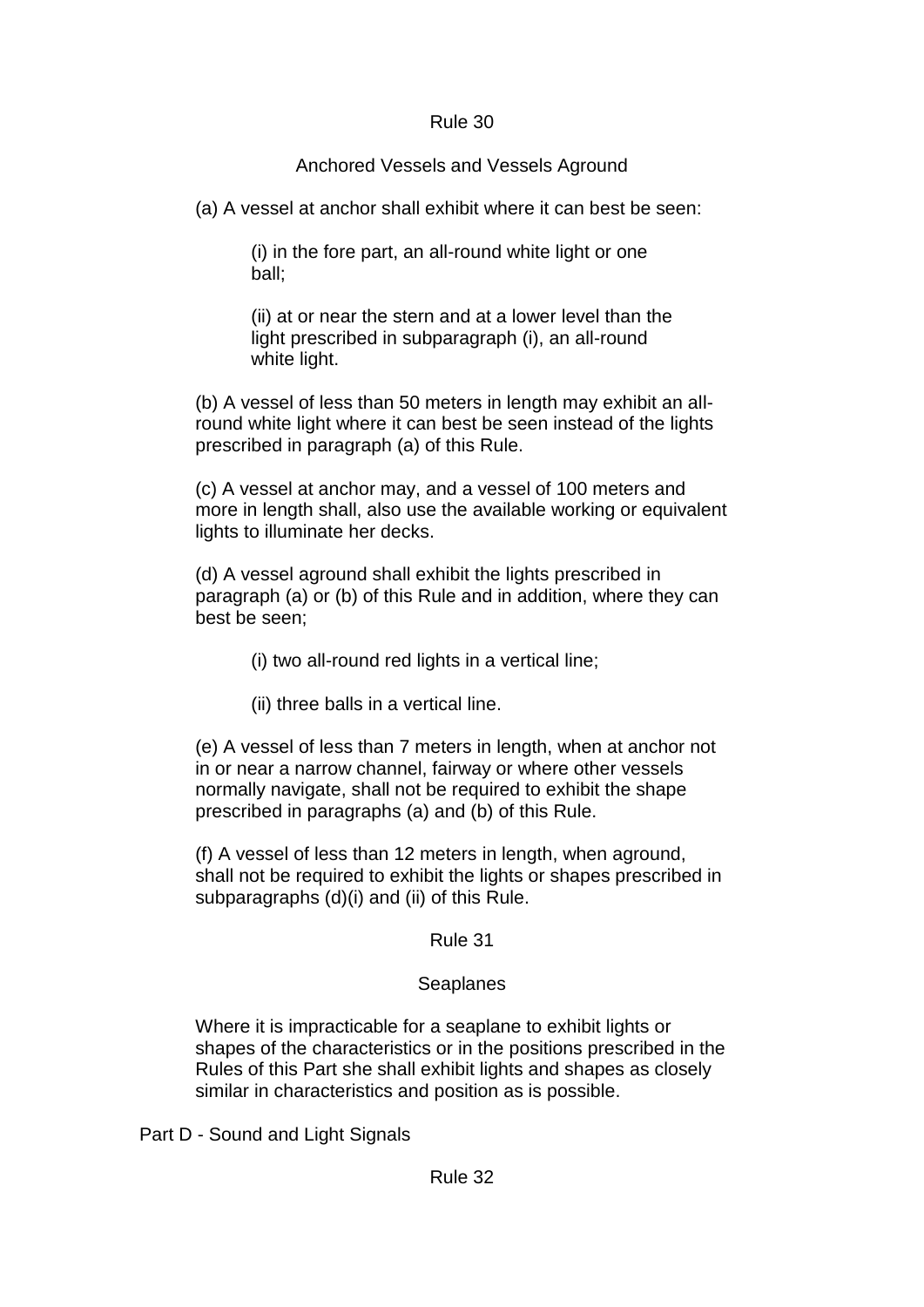# **Definitions**

(a) The word "whistle" means any sound signaling appliance capable of producing the prescribed blasts and which complies with the specifications in Annex III to these Regulations.

(b) The term "short blast" means a blast of about one second's duration.

(c) The term "prolonged blast" means a blast from four to six seconds' duration.

# Rule 33

# Equipment for Sound Signals

(a) A vessel of 12 meters or more in length shall be provided with a whistle and a bell and a vessel of 100 meters or more in length shall, in addition be provided with a gong, the tone and sound of which cannot be confused with that of the bell. The whistle, bell and gong shall comply with the specifications in Annex III to these Regulations. The bell or gong or both may be replaced by other equipment having the same respective sound characteristics, provided that manual sounding of the prescribed signals shall always be possible.

(b) A vessel of less than 12 meters in length shall not be obliged to carry the sound signaling appliances prescribed in paragraph (a) of this Rule but if she does not, she shall be provided with some other means of making an efficient signal.

# Rule 34

# Maneuvering and Warning Signals

(a) When vessels are in sight of one another, a power driven vessel under way, when maneuvering as authorized or required by these Rules, shall indicate that maneuver by the following signals on her whistle:

> one short blast to mean "I am altering my course to starboard";

two short blasts to mean "I am altering my course to port";

three short blasts to mean "I am operating astern propulsion".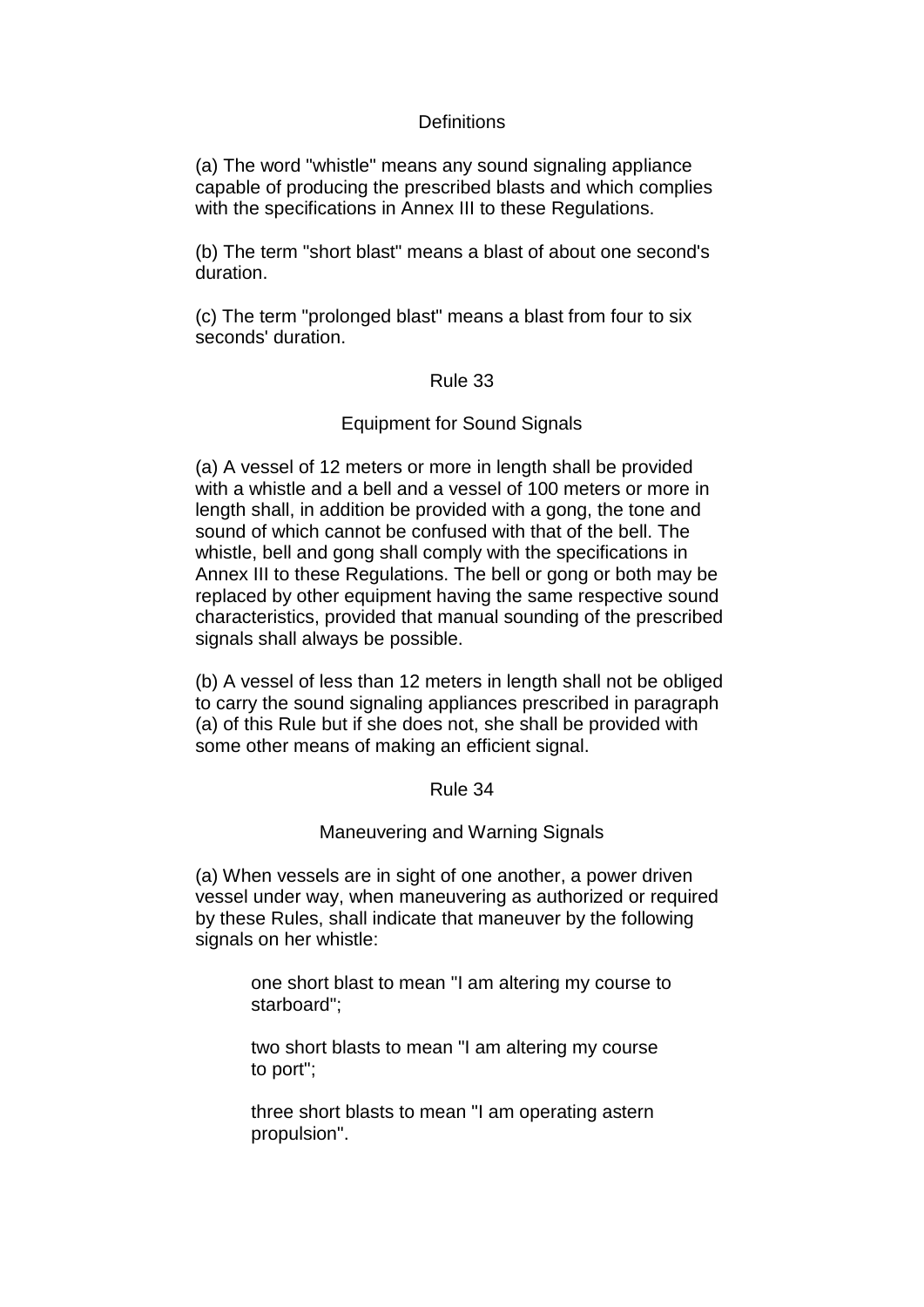(b) Any vessel may supplement the whistle signals prescribed in paragraph (a) of this Rule by light signals, repeated as appropriate, whilst the maneuver is being carried out:

> (i) these signals shall have the following significance:

> > one flash to mean "I am altering my course to starboard";

two flashes to mean "I am altering my course to port";

three flashes to mean "I am operating astern propulsion".

(ii) the duration of each flash shall be about one second, the interval between flashes shall be about one second, and the interval between successive signals shall not be less than ten seconds.

(iii) the light used for this signal shall, if fitted, be an all-round white light, visible at a minimum range of 5 miles, and shall comply with the provisions of Annex I to these Regulations.

(c) When in sight of one another in a narrow channel or fairway:

(i) a vessel intending to overtake another shall in compliance with Rule 9 (e)(i) indicate her intention by the following signals on her whistle.

> two prolonged blasts followed by one short blast to mean "I intend to overtake you on your starboard side";

two prolonged blasts followed by two short blasts to mean "I intend to overtake you on your port side".

(ii) the vessel about to be overtaken when acting in accordance with 9(e)(i) shall indicate her agreement by the following signal on her whistle:

> one prolonged, one short, one prolonged and one short blast, in that order.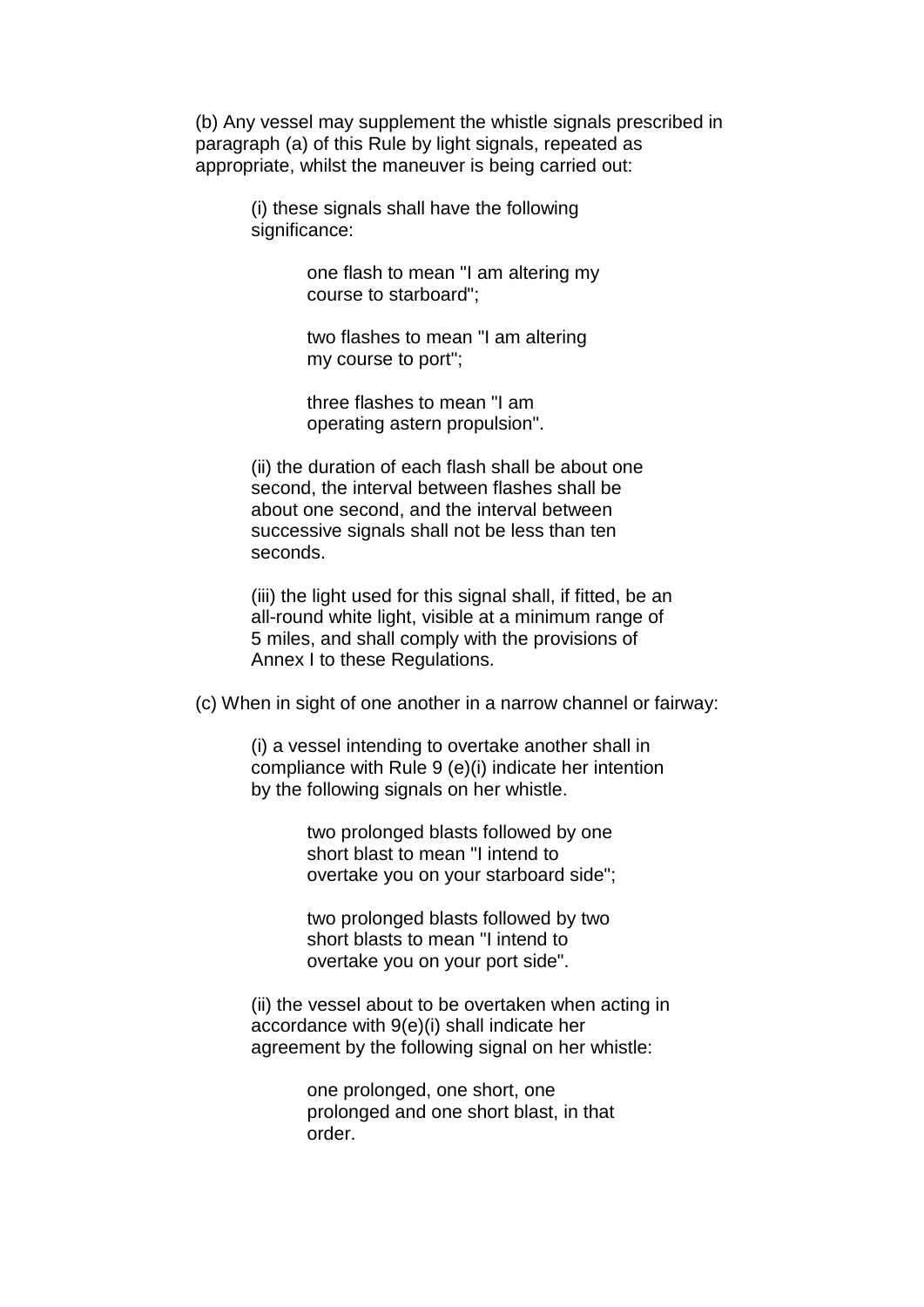(d) When vessels in sight of one another are approaching each other and from any cause either vessel fails to understand the intentions or actions of the other, or is in doubt whether sufficient action is being taken by the other to avoid collision, the vessel in doubt shall immediately indicate such doubt by giving at least five short and rapid blasts on the whistle. Such signal may be supplemented by at least five short and rapid flashes.

(e) A vessel nearing a bend or an area of a channel or fairway where other vessels may be obscured by an intervening obstruction shall sound one prolonged blast. Such signal shall be answered with a prolonged blast by any approaching vessel that may be within hearing around the bend or behind the intervening obstruction.

(f) If whistles are fitted on a vessel at a distance apart of more than 100 meters, one whistle only shall be used for giving maneuvering and warning signals.

# Rule 35

#### Sound Signals in Restricted Visibility

In or near an area of restricted visibility, whether by day or night the signals prescribed in this Rule shall be used as follows: (a) A power driven vessel making way through the water shall sound at intervals of not more than 2 minutes one prolonged blast.

(b) A power driven vessel underway but stopped and making no way through the water shall sound at intervals of no more than 2 minutes two prolonged blasts in succession with an interval of about 2 seconds between them.

(c) A vessel not under command, a vessel restricted in her ability to maneuver, a vessel constrained by her draft, a sailing vessel, a vessel engaged in fishing and a vessel engaged in towing or pushing another vessel shall, instead of the signals prescribed in paragraph (a) or (b) of this Rule, sound at intervals of not more than 2 minutes three blasts in succession, namely one prolonged followed by two short blasts.

(d) A vessel engaged in fishing, when at anchor, and a vessel restricted in her ability to maneuver when carrying out her work at anchor, shall instead of the signals prescribed in paragraph (g) of this Rule sound the signal prescribed in paragraph (c) of this Rule.

(e) A vessel towed or if more than one vessel is being towed the last vessel of the tow, if manned, shall at intervals of not more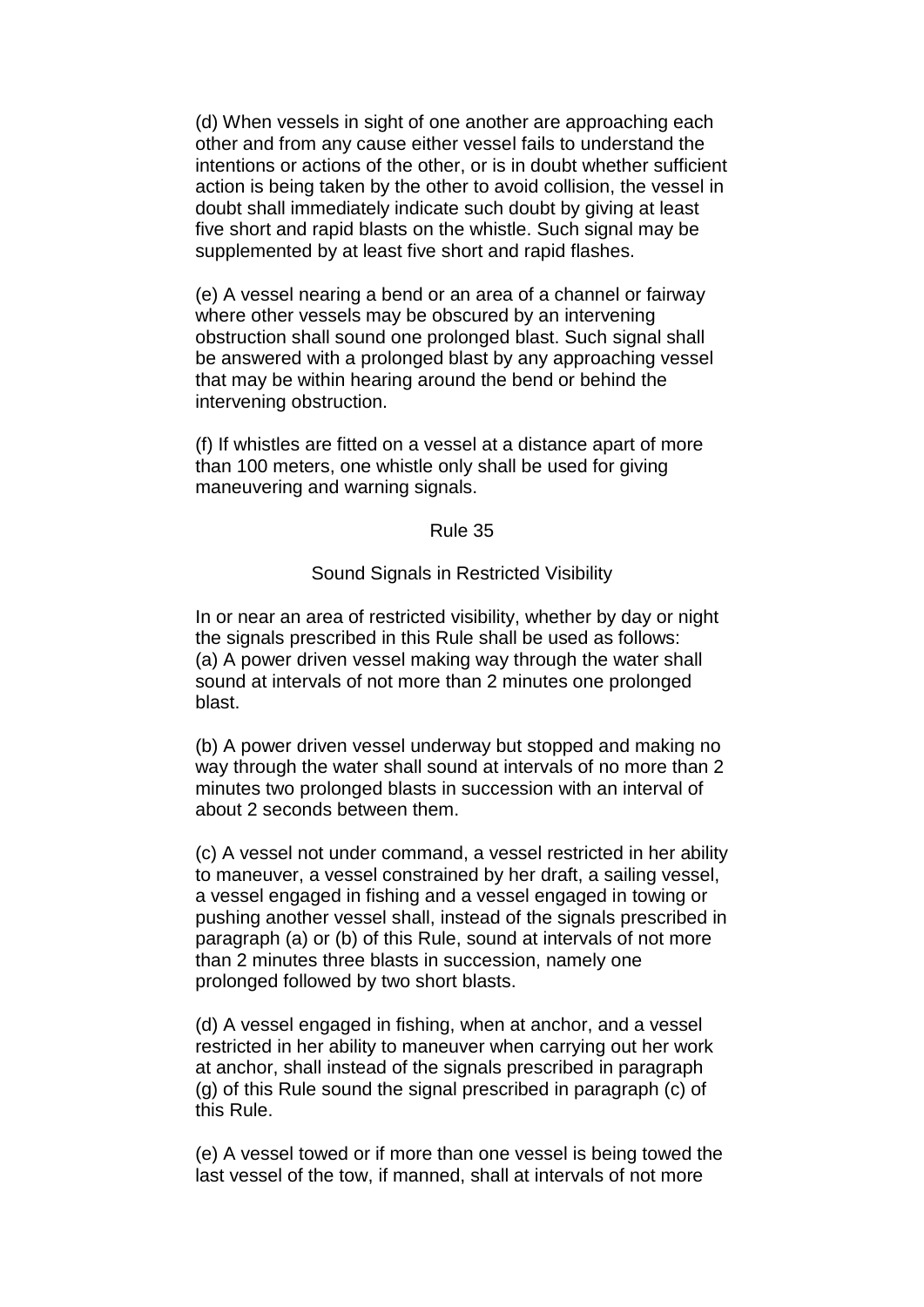than 2 minutes sound four blasts in succession, namely one prolonged followed by three short blasts. When practicable, this signal shall be made immediately after the signal made by the towing vessel.

(f) When a pushing vessel and a vessel being pushed ahead are rigidly connected in a composite unit they shall be regarded as a power driven vessel and shall give the signals prescribed in paragraphs (a) or (b) of this Rule.

(g) A vessel at anchor shall at intervals of not more than 1 minute ring the bell rapidly for five seconds. In a vessel 100 meters or more in length the bell shall be sounded in the forepart of the vessel and immediately after the ringing of the bell the gong shall be sounded rapidly for about 5 seconds in the after part of the vessel. A vessel at anchor may in addition sound three blasts in succession, namely one short, one long and one short blast, to give warning of her position and of the possibility of collision to an approaching vessel.

(h) A vessel aground shall give the bell signal and if required the gong signal prescribed in paragraph (g) of this Rule and shall, in addition, give three separate and distinct strokes on the bell immediately before and after the rapid ringing of the bell. A vessel aground may in addition sound an appropriate whistle signal.

(i) A vessel of less than 12 meters in length shall not be obliged to give the above mentioned signals but, if she does not, shall make some other efficient sound signal at intervals of not more than 2 minutes.

(j) A pilotage vessel when engaged on pilotage duty may in addition to the signals prescribed in paragraph (a), (b) or (g) of this Rule sound an identity signal consisting of four short blasts.

#### Rule 36

#### Signals to Attract Attention

If necessary to attract the attention of another vessel, any vessel may make light or sound signals that cannot be mistaken for any signal authorized elsewhere in these Rules, or may direct the beam of her searchlight in the direction of the danger, in such a way as not to embarrass any vessel Any light to attract the attention of another vessel shall be such that it cannot be mistaken for any aid to navigation. For the purpose of this Rule the use of high intensity intermittent or revolving lights, such as strobe lights, shall be avoided.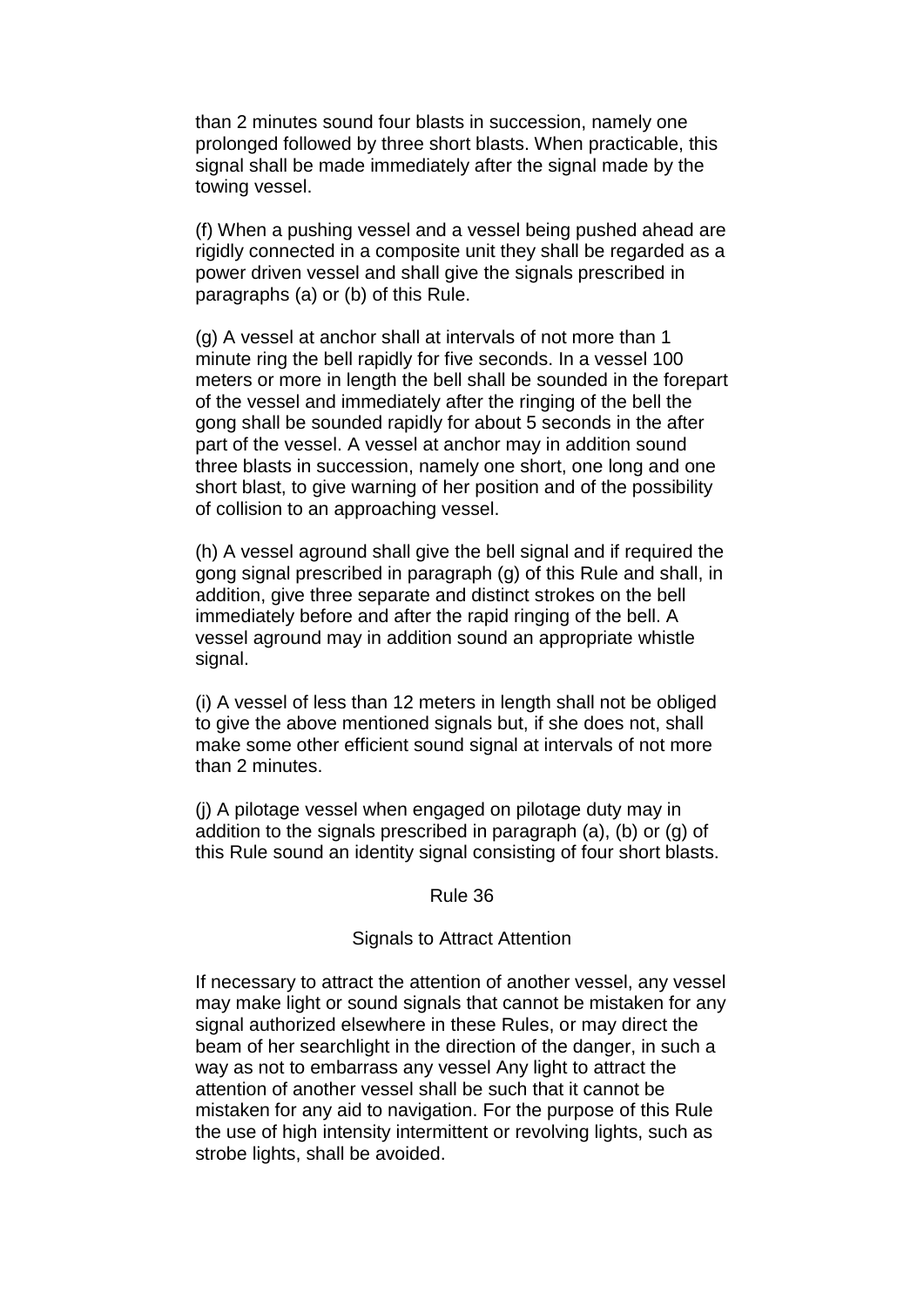# Rule 37

# Distress Signals

When a vessel is in distress and requires assistance she shall use or exhibit the signals described in Annex IV to these Regulations.

Part E - Exemptions

# Rule 38

# **Exemptions**

Any vessel (or class of vessel) provided that she complies with the requirements of the International Regulations for the Preventing of Collisions at Sea, 1960, the keel of which is laid or is at a corresponding stage of construction before the entry into force of these Regulations may be exempted from compliance therewith as follows:

(a) The installation of lights with ranges prescribed in Rule 22, until 4 years after the date of entry into force of these regulations.

(b) The installation of lights with color specifications as prescribed in Section 7 of Annex I to these Regulations, until 4 years after the entry into force of these Regulations.

(c) The repositioning of lights as a result of conversion from Imperial to metric units and rounding off measurement figures, permanent exemption.

(d)

(i) The repositioning of masthead lights on vessels of less than 150 meters in length, resulting from the prescriptions of Section 3 (a) of Annex I to these regulations, permanent exemption.

(ii). The repositioning of masthead lights on vessels of 150 meters or more in length, resulting from the prescriptions of Section 3 (a) of Annex I to these regulations, until 9 years after the date of entry into force of these Regulations.

(e) The repositioning of masthead lights resulting from the prescriptions of Section 2(b) of Annex I to these Regulations, until 9 years after the date of entry into force of these Regulations.